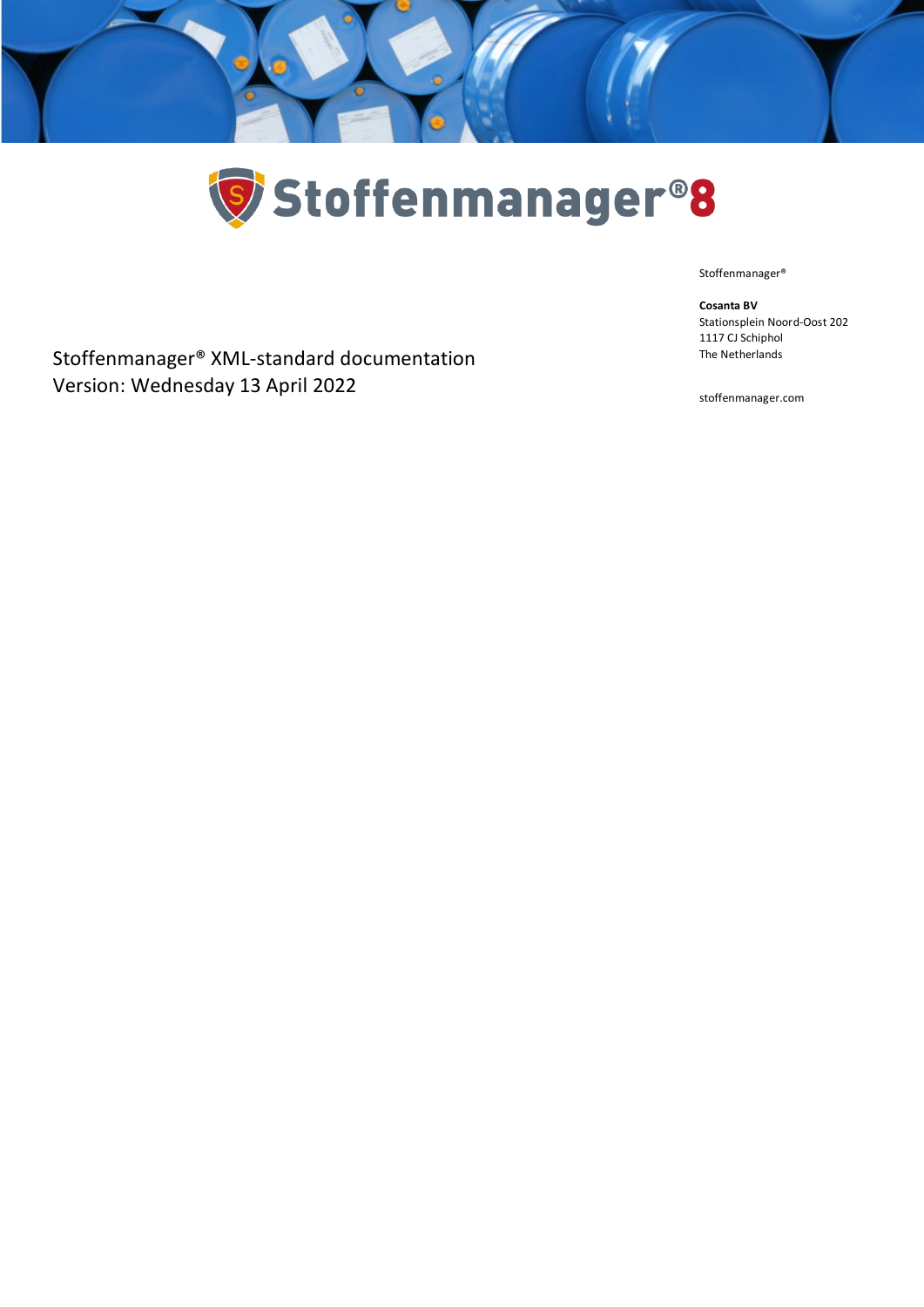## Content

| 1              |      |     |
|----------------|------|-----|
|                | 1.1  |     |
|                | 1.2  |     |
| $\overline{2}$ |      |     |
|                | 2.1  |     |
|                | 2.2  |     |
|                | 2.3  |     |
|                | 2.4  |     |
|                | 2.5  |     |
|                | 2.6  |     |
|                | 2.7  |     |
|                | 2.8  |     |
|                | 2.9  |     |
|                | 2.10 |     |
|                | 2.11 |     |
|                | 2.12 |     |
|                | 2.13 |     |
|                | 2.14 |     |
|                | 2.15 |     |
|                | 2.16 |     |
|                | 2.17 |     |
|                | 2.18 |     |
|                | 2.19 |     |
| 3              |      |     |
|                | 3.1  |     |
|                | 3.2  |     |
| 4              |      | .24 |
| 5              |      |     |
| 6              |      |     |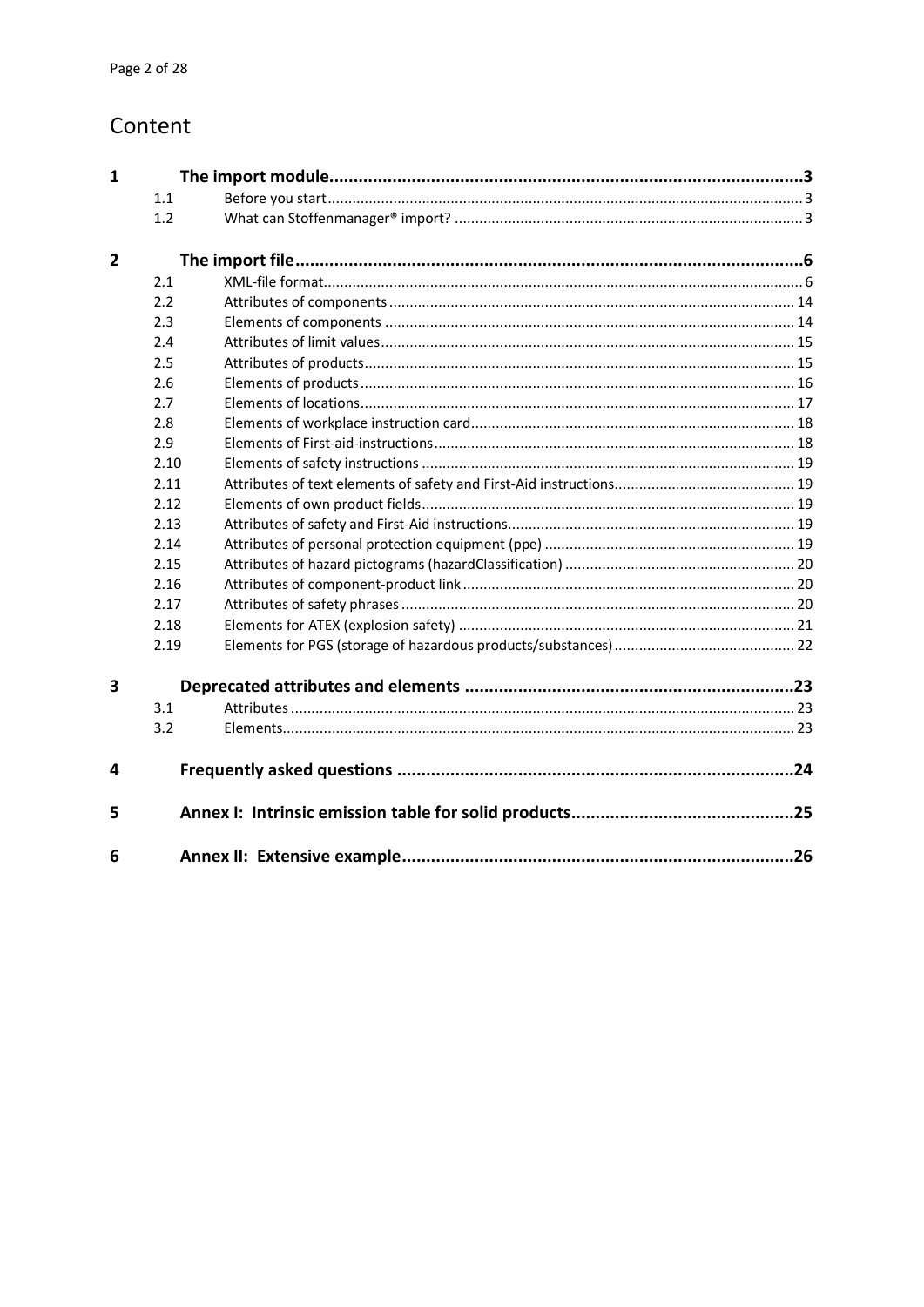# <span id="page-2-0"></span>**1 The import module**

Since version 5.0 premium users can import product data into Stoffenmanager®. This is done by uploading an XML*[1](#page-2-3)* file fitting the import standards of Stoffenmanager®.

## <span id="page-2-1"></span>**1.1 Before you start**

Importing large quantities of data is a complex process. Before data is being accepted by Stoffenmanager®, it has to meet a number of strict criteria. Data must be structured correctly and the content must be valid. Keep in mind that creating an XML-file fit for upload and import into Stoffenmanager® can be time consuming.

| matches waith up can<br><b>ØStoffenmanager<sup>®</sup>8</b><br>Uthanne |                                                                                                                                                                                         |                                |                                     |             |                      |                  |  |
|------------------------------------------------------------------------|-----------------------------------------------------------------------------------------------------------------------------------------------------------------------------------------|--------------------------------|-------------------------------------|-------------|----------------------|------------------|--|
| Doshboard                                                              | Inventoriseren :                                                                                                                                                                        | Prioriteren :                  | Becordelen !                        | Beheersen : | Communiceren !       | Modules 5<br>o   |  |
| <b>Be Mijn bedrijf</b>                                                 | <b>Q</b> Locaties                                                                                                                                                                       | <b>AS</b> Gebruikers & rechten | & Miln account                      |             | Aangeboden bestanden |                  |  |
|                                                                        | Import componenten en producten                                                                                                                                                         |                                |                                     |             |                      |                  |  |
| ■ な ● 旧                                                                | 1. Selectegr bestand                                                                                                                                                                    |                                | 2. Overzicht te importeren gegevens |             |                      | 3. Log resultaat |  |
|                                                                        | A toolichting                                                                                                                                                                           |                                |                                     |             |                      |                  |  |
|                                                                        | Upload                                                                                                                                                                                  |                                |                                     |             |                      |                  |  |
|                                                                        | <b>O</b> Selecteer het te Importeren bestand:                                                                                                                                           |                                |                                     |             | <b>Bestand Kezen</b> | (40 MB max)      |  |
|                                                                        | <b>O</b> Selectear een productive:                                                                                                                                                      | Maghinery Earlyn               |                                     |             |                      |                  |  |
|                                                                        |                                                                                                                                                                                         |                                |                                     |             |                      |                  |  |
|                                                                        | Import opties                                                                                                                                                                           |                                |                                     |             |                      |                  |  |
|                                                                        | Gearchiveerde producten en componenten dearchiveren en bijwerken.<br>Maak een nieuwe versie aan van aangepaste componenten en producten in plaats van de bestaande versie bij te werken |                                |                                     |             |                      |                  |  |
|                                                                        |                                                                                                                                                                                         |                                |                                     |             |                      |                  |  |
|                                                                        | Geen locaties in het import bestand?                                                                                                                                                    |                                |                                     |             |                      |                  |  |
| 2. 小小小 多少的                                                             | O Selecteer locaties/afdelingen:                                                                                                                                                        |                                | 6: Africa: America: Asia: Austra    |             |                      |                  |  |
|                                                                        | Gallerig                                                                                                                                                                                |                                |                                     |             |                      | <b>Gaverdo</b>   |  |

Fig 1. Screenshot import module

## <span id="page-2-2"></span>**1.2 What can Stoffenmanager® import?**

Stoffenmanager® can import products with its accompanying components. Additionally Stoffenmanager® will import supplier data in case the supplier is not yet registered in Stoffenmanager® (the import will not update existing supplier info).

## *1.2.1 Products and components*

Stoffenmanager® uses definitions of characteristics of products and components which may differ from definitions you use or comply to in other (software)tools. A component is a pure substance characterised by s.a. CAS-number and vapour pressure (in Pa); for example Acetone or Acrylamide. A product consists out of one or more components, hazard & precaution statements and workplace instruction information. It resembles the actual substance/product a person works with from an occupational health perspective; for instance a certain Coating.

Be aware that product and component data from other originating databases/systems has to be converted to meet the conventions applicable in Stoffenmanager®. The export file must comply to the strict definitions described in this document. Stoffenmanager® will enforce them during the online import process.

## *1.2.2 Suppliers and locations*

In Stoffenmanager® every product is linked to a supplier and a location. This information is stored separately in Stoffenmanager®. You only once have to provide this information for the product. The product is linked to the information in Stoffenmanager®, and in case of updating imports this link information is kept from the previous import.

When you provide a name of a supplier, that already exists, with a product, the product will be linked to the existing supplier in Stoffenmanager®. If it not yet exists a new supplier will be inserted and the product linked to it. The name of the supplier is the identifying data for this match and link process. Because Stoffenmanager® can only match on the exact name it is important that the name is used everywhere in a consistent manner. Be aware that Stoffenmanager® is case sensitive on this matter and specific on points, commas and spaces. 'Chemicals Inc.' and 'Chermicals inc' for instance will be processed as being different names.

<span id="page-2-3"></span>*<sup>1</sup>* For more information on XML see[: http://en.wikipedia.org/wiki/XML](http://en.wikipedia.org/wiki/XML)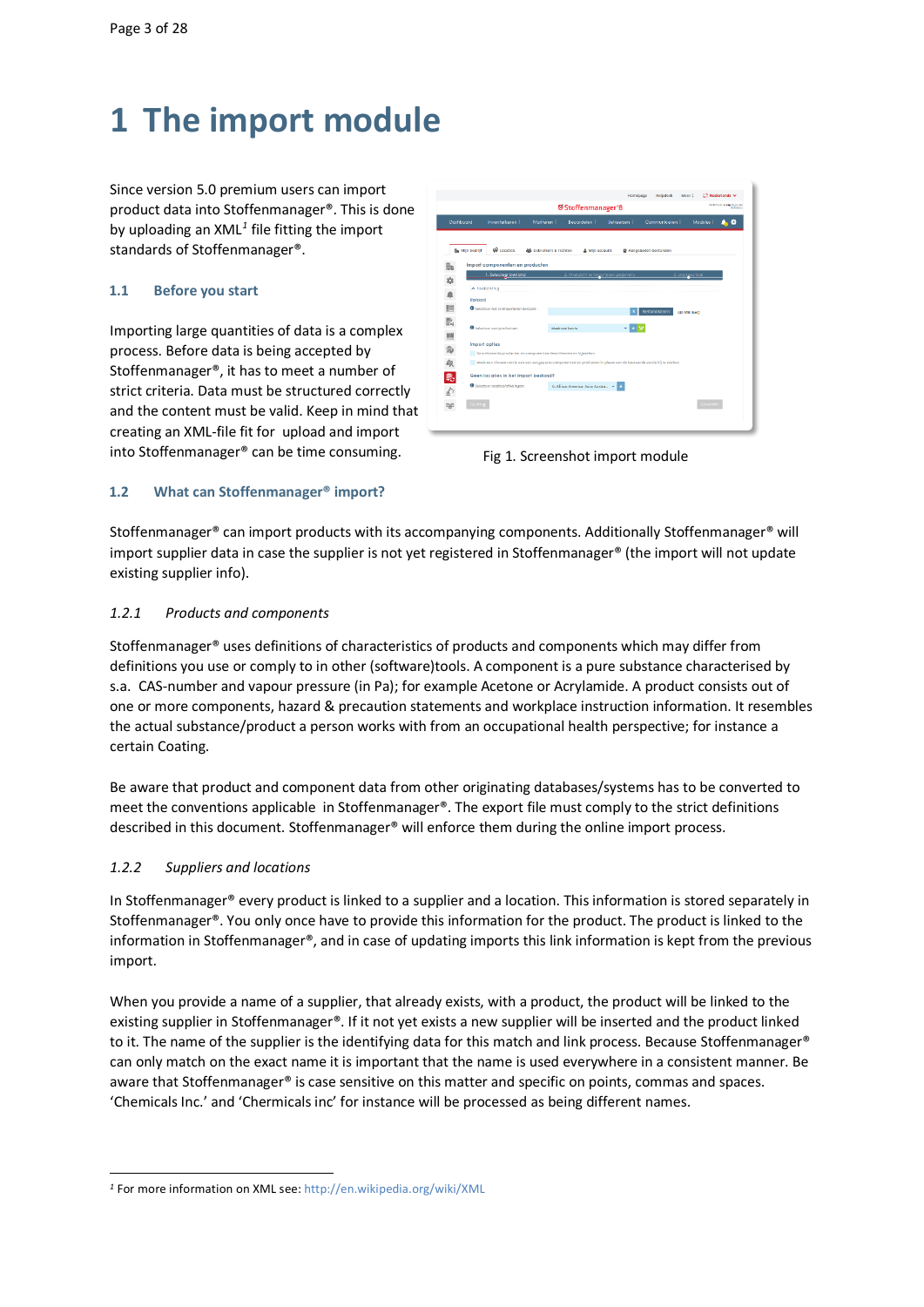Just like for suppliers Stoffenmanager® will link on or more existing locations to the product based on the provided location name. If a provided location name does not exist in Stoffenmanager® it is not created however. This is not done because Locations in Stoffenmanager® have a hierarchical structure and when importing Stoffenmanager® cannot make solid assumptions on the location information and the place in that hierarchy. You must provide the correct location names in Stoffenmanager® manually prior to import.

In case the location provided in the import file is not available in Stoffenmanager®, the import process will fall back on the location you selected in step 1 of the import dialogue.

## *1.2.3 How is information imported?*

An XML-file is imported as a specific set of data. Every data set can subsequently being accessed (for WiC or Risk assessments) or being over written. In Stoffenmanager® a default data set is present; *the Stoffenmanager®set*. This data set consists all products that are created manually in Stoffenmanager®. You can import set to this product set too, but we advise not to do so. It is safer to create a separate product set under Management-Manage Products Sets in Stoffenmanager® and select this one in the import dialogue. The default product set of Stoffenmanager® is a critical system set. If you select this set in the import dialogue Stoffenmanager® will notify you that you are about to overwrite the base product set of the system. You should decide yourself on what product set structure you want to use to support possible different source systems for import, or to distinguish specific sub-sets coming from your source system.



When you import into an existing product set containing products from a prior import, these products will be overwritten by the import procedure. The set is being updated with new or changed data. Products that do not exist in the newly imported set but do exist in Stoffenmanager® will remain in the set in Stoffenmanager® and will not be deleted by the import procedure. To be able to match the existing products for update it is necessary that the ID in the XML file is the same as in the previous version of the import.

## *1.2.4 Rights for Reading and Writing*

Since Stoffenmanager® version 5.1 it is possible to make product sets 'read only' or 'read & write'. 'Read only' means that the products imported in this product set cannot be changed manually in Stoffenmanager®. You can use this feature if you primarily use another product database to manage the relevant product information and Stoffenmanager<sup>®</sup> is only used by you for making exposure assessments.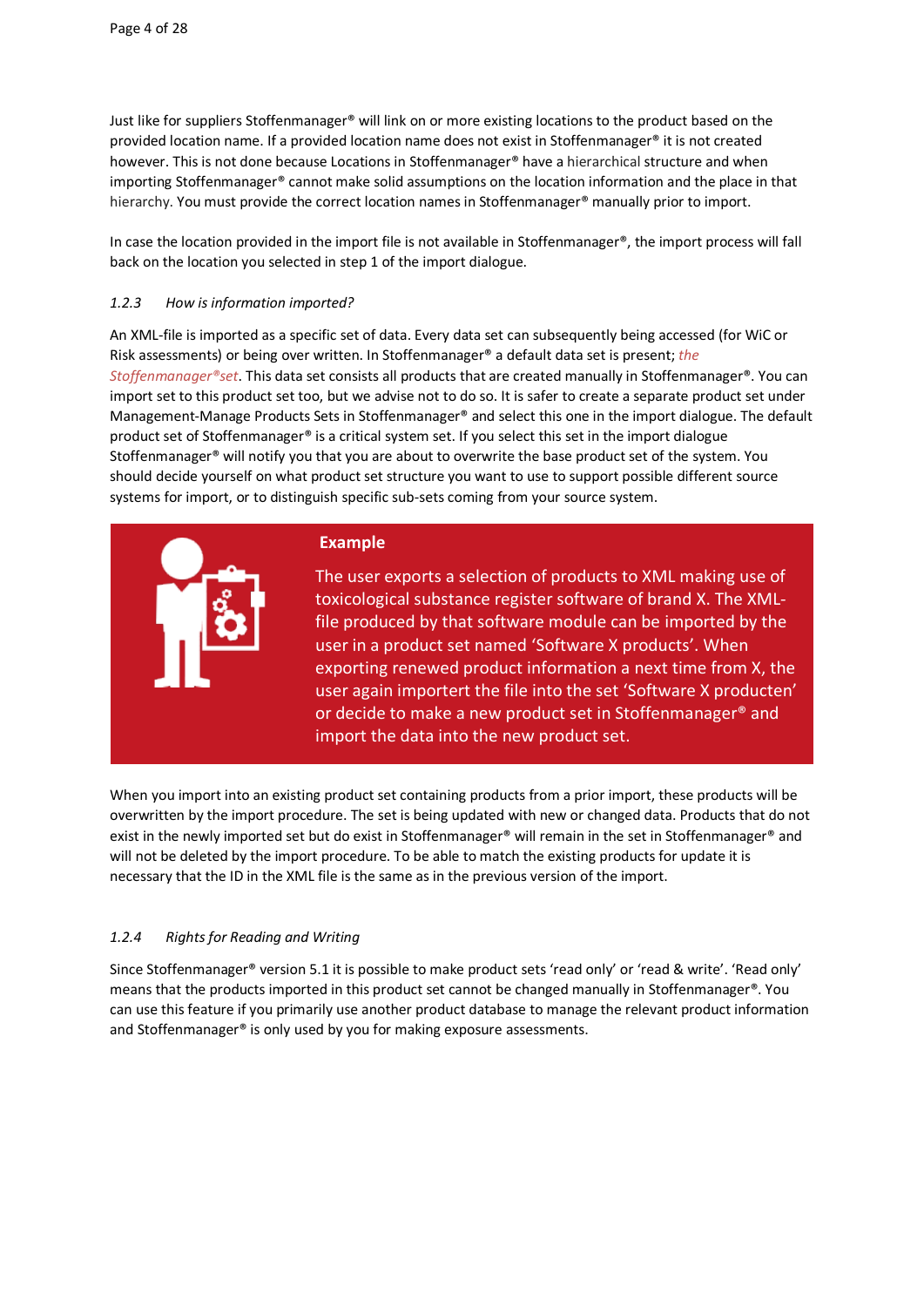

Fig 2. Schematical explanation of product sets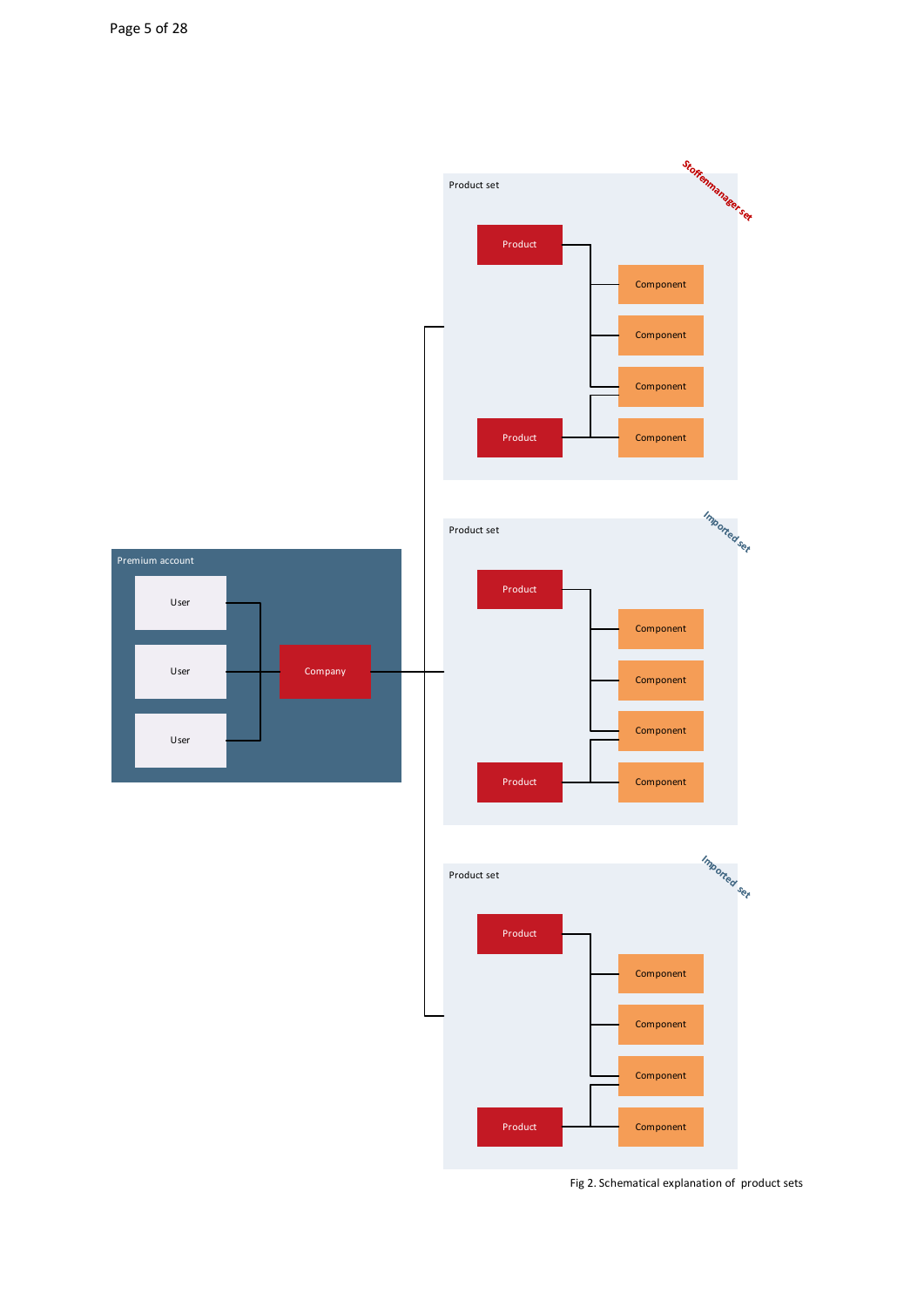# <span id="page-5-0"></span>**2 The import file**

## <span id="page-5-1"></span>**2.1 XML-file format**

### *2.1.1 Why XML?*

Stoffenmanager® uses the XML-format to import data from external sources. This format is chosen for its common and universal character and the structure of Stoffenmanager® containing several hierarchical structures. A product can for instance contain several components and have several hazard statements. Using XML the relation between a product and its components and hazard statements is easily supported and the hierarchy is visible and clear in the file itself.

An additional benefit of XML is that prior to importing (and exporting), the structure and to some degree the content can be verified using an XSD definition. More information on this topic, validation and XSD, can be found at: [http://www.w3schools.com/schema/schema\\_howto.asp](http://www.w3schools.com/schema/schema_howto.asp)

| xml version="1.0"?<br><qu1z><br/><question></question></qu1z> |
|---------------------------------------------------------------|
| Who was the forty-second                                      |
| president of the U.S.A.?                                      |
|                                                               |
| <answer></answer>                                             |
|                                                               |
| William Jefferson Clinton                                     |
|                                                               |
| Note: We need to add</td></tr><tr><td>more questions later.   |
|                                                               |
|                                                               |
|                                                               |

Fig 3. An example XML document

To support your export efforts and the possibility to verify your file before importing into Stoffenmanager® an XSD-file is available in Stoffenmanager® at

[https://stoffenmanager.com/Authorized/Import/XsdDownloadProxy.aspx.](https://www.stoffenmanager.nl/Authorized/Import/XsdDownloadProxy.aspx) Most common XML editors and online tools support the use of XSD to verify the XML-file you have created.



Tip: store your XSD-file in the same folder as de import file or link your XSD-file to your XML-exportfile before you start testing the import in Stoffenmanager® for the first time. Most XML-tools offer this link option and activate supporting features for creation of valide import files. Most common mistakes in creating the XML-file will be prevented with help of these features and the option of verifying against the XSD, without doing this validation when importing in Stoffenmanager®.

## *2.1.1.1 Base concepts in XML*

In this document a couple of base concepts in XML are used in the examples and explanation of the required XML format or Stoffenmanager®. These concepts are explained in this paragraph. Below the structure of an XML file is shown with an explanation per concept. XML declaration

|                                                                                                                                    | AIVIL UCLIGIQUUI |                           |
|------------------------------------------------------------------------------------------------------------------------------------|------------------|---------------------------|
| xml version="1.0" encoding="utf-8"?                                                                                                |                  |                           |
| <importproducts< td=""><td></td><td></td></importproducts<>                                                                        |                  |                           |
| xmlns:xml= http://www.w3.org/XML/1998/namespace">                                                                                  |                  | XML namespace declaration |
| Notice: Example is extract from Acetone, see:</td><td></td><td></td></tr><tr><td>http://www.sciencelab.com/msds.php?msdsId=9927062 |                  |                           |
| <components></components>                                                                                                          |                  | Comment (free text)       |
| <component id="AL3150000&lt;/td"><td></td><td></td></component>                                                                    |                  |                           |
| $casnumber = 67-64-1$                                                                                                              |                  |                           |
| molecularweight="296"                                                                                                              |                  | Attribute                 |
| physicalform="liquid"                                                                                                              |                  |                           |
| marginaltype="margintype" vapourpressurepascal="2400"                                                                              |                  |                           |
| marginalvaluemgm3=" $59.41$ " >                                                                                                    |                  |                           |
| $\langle$ name> $\langle$ ! [CDATA [AL3150000]]> $\langle$ /name>                                                                  |                  |                           |
|                                                                                                                                    |                  |                           |
|                                                                                                                                    |                  |                           |
| <products></products>                                                                                                              |                  | <b>CDATA</b> delimiter    |
| <product id="SLA3502" physicalform="liquid" vapourpressurepascal="2400"></product>                                                 |                  |                           |
| <name>Acetone</name>                                                                                                               |                  |                           |
| $\langle$ locations> -                                                                                                             |                  |                           |
|                                                                                                                                    |                  | Element opening           |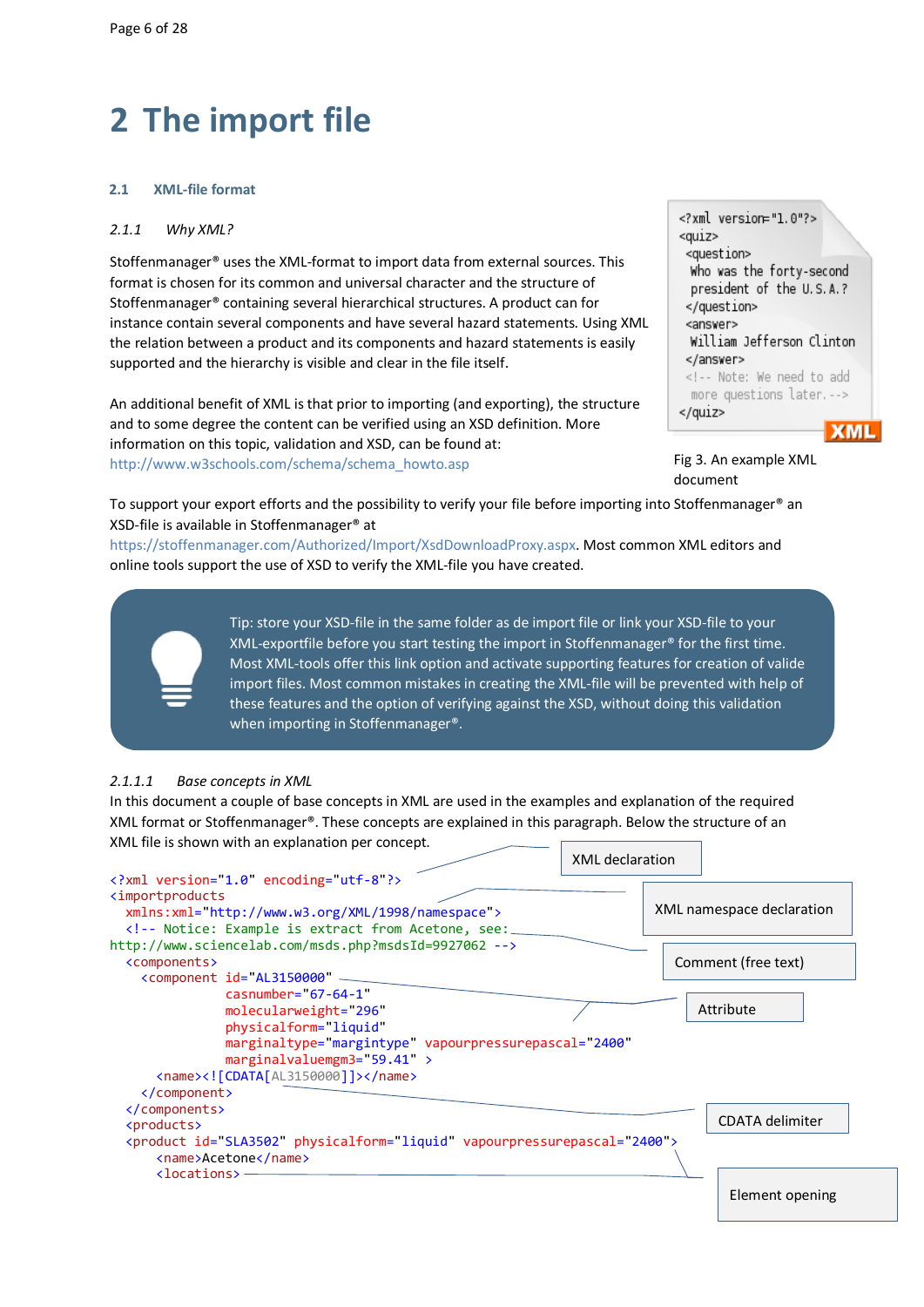```
 <location>Department A</location>
       </locations>
       <wic>
         <hazardClassifications>
             <hazardClassification type="wms" id="explosive"/>
         </hazardClassifications>
         <signalTerm type="danger" />
         <generalVentilation recommended="false" />
         <sourceVentilation recommended="true" />
        <ppes>
            <ppe typeId="Eye-resp--face-protection" id="Safety-goggles"/>
            <ppe typeId="Respiratory-protection" id="Gasfilter-BE"/>
         </ppes>
         <firstAidPhrases>
            <firstAidPhrase id="First-Aid-Eye-contact">
              <text xml:lang="en">
                Check for and remove any contact lenses. Immediately flush eyes with running 
water for at least 15 minutes, keeping eyelids
               open. Cold water may be used. Get medical attention.</text>
              <text xml:lang="nl">
                Controleer en verwijder contactlenzen. Spoel de ogen onmiddellijk met 
stromend water gedurende tenminste 15 minuten en houd de oogleden
                open. Koud water kan worden gebruikt. Raadpleeg een arts.
              </text>
            </firstAidPhrase>
         </firstAidPhrases>
       </wic>
    \epsilon/nroduct>
   </products>
                                                                           XML language attribute
                                                                                       Element closing Element closing
```
</importproducts>

## **XML declaration**

The first line is always in an XML-file declaring its format. The declaration specifies, among other things, which text format is used in the file. The declaration in this example is the most common used.

### **XML namespace declaration**

The XML namespace declaration is a special attribute, enabling the possibility to use attributes and elements origination from an external namespace. Detailed information on elements and attributes will be explained below too.

#### **Comment**

Comment is free text which will be ignored by the Stoffenmanager® import. Comments are always placed between '<!--' and '-->'.

#### **Attribute**

An attribute is a value on an element. An attribute consists of a name and a value, separated by an equal sign '='. The value of an attribute always is placed between double quotes.

The name of an attribute can optionally contain a pointer to the namespace where it belongs to. An example of such type of attribute is  $xml:1ane="en".$  This attribute with the name 'lang' originates from the 'xml' name space.

#### *Leaving out attributes*

The value of an attribute is a text between double quotes. In case this documentation mentions that an attribute is not mandatory, you can omit the whole attribute, both name and value. You can only give the value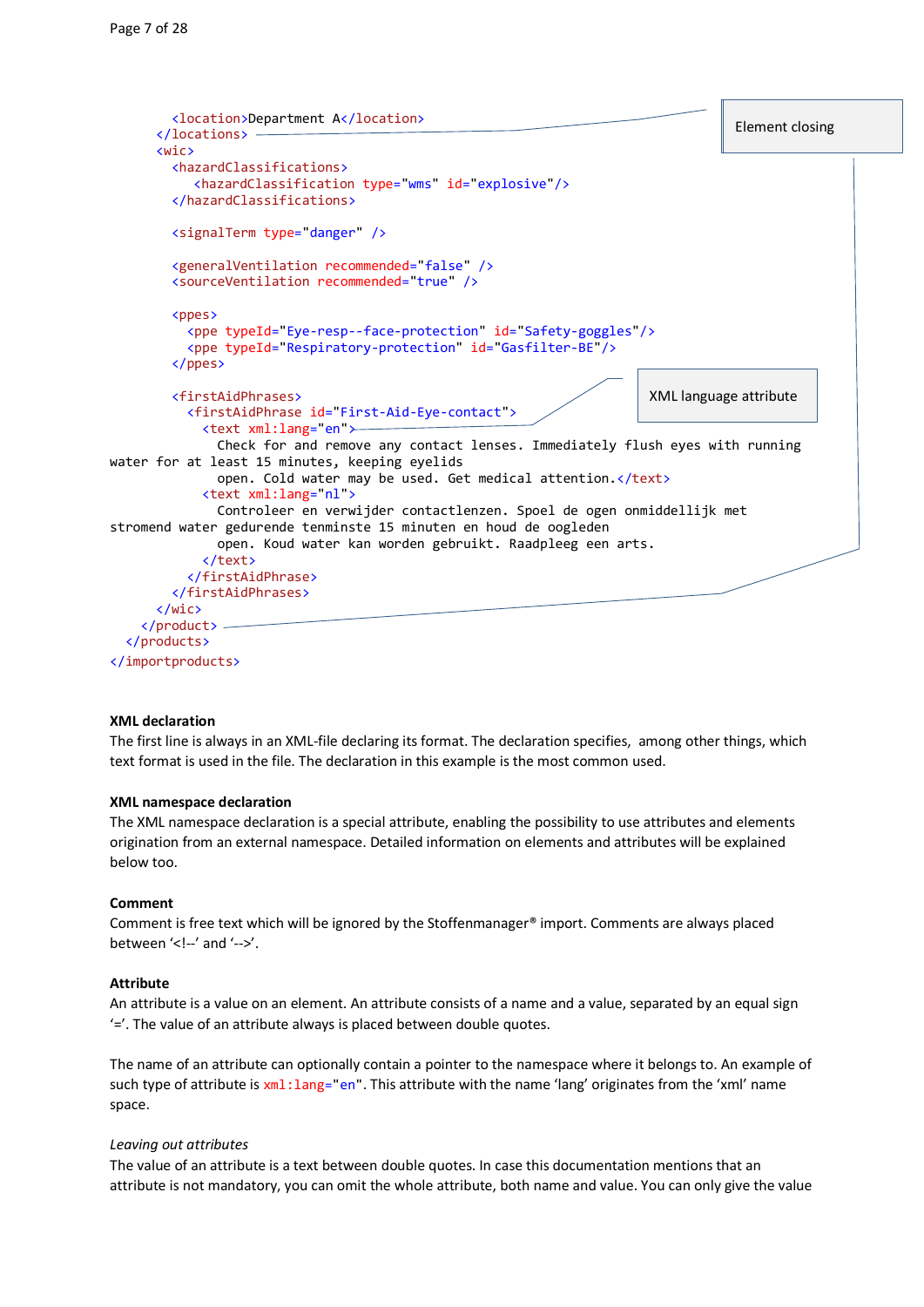an empty content if that can be applicable for the attribute (the XSD should give insight on that possibility). Also take a look at chapter [2.1.6 o](#page-11-0)n the extension of product fields in Stoffenmanager®.

## *XML language attribute*

For certain elements in the import file it is possible to use an XML language attribute.

## **Element**

An element consists of information between a start tag and end tag. A start tag is a name between arrowheads, for instance: <products>. An end tag is the same name between arrowheads with a forward slash in front of the name; matching example  $\langle$  /products>.

An element can contain attributes after the name in the start tag, for instance: <generalVentilation recommended="false" />. This is an element with the name 'generalVentilation' with an attribute named 'recommended'. In this example the element is closed directly and does not contain a value for the element ( / in the start tag)

An element can itself contain elements too, and those elements again too (nested elements).

Some elements can contain text content. XML has a restriction on certain signs in text. For that reason it is recommended to enclose the text content in a 'CDATA' delimiter.

## **CDATA delimiter**

A CDATA delimiter enables the use of special signs in an XML file. For instance: <name><![CDATA[AL3150000]]></name>. This is an element with the name 'name' containing the text 'AL315000'.

## *2.1.1.2 Two-step check during import*

Stoffenmanager® checks the data in the XML-file two times during the import process. The first check matches the content of the file against the earlier mentioned XSD-file. The XSD contains the controls primarily focussed on the structure of the XML-file. Since Stoffenmanager® 5.1 also some content related controls are implemented by use if the XSD check, for instance the correct hazard and safety statements.

After the XSD-check a second check is performed to validate your data presented in the uploaded import file against the database structure and content of Stoffenmanager®. These checks are primarily linked to your personal data set in Stoffenmanager® and cannot be verified by the XSD check for that reason. Imported data that jeopardize the integrity of your data in Stoffenmanager® is refused by the system in blocked for import.

When you define and create an import file for the first time, be aware if this two-step check process. The number off errors you are confronted with can build up again when you have passed the first check process and enter the second one.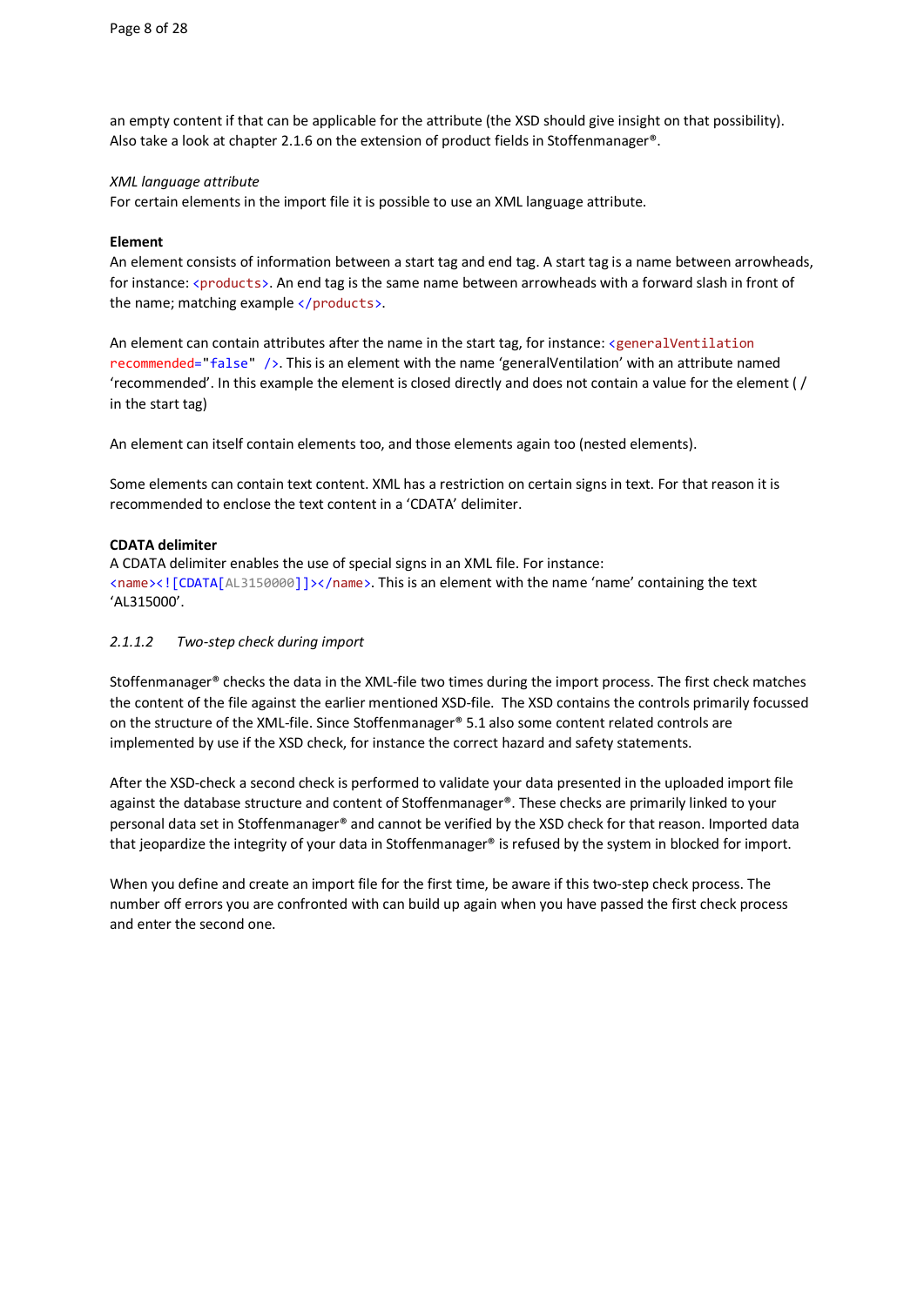## *2.1.2 The structure of the XML-file briefly explained*

The base structure of the XML-file is like stated below:



Fig 5. Simple example of the import format with H and P statements.

The heading node <importproducts> contains two mandatory elements <products> and <components>. <components> are used to import the *independent* components. <products> are used to import the products with their referencing components as product composition and the hazard and precaution statements.

Components can be linked to products with a reference in de product declaration. Be aware that the component being referenced must exist in the independent listing of components in the XML-file in case it is not yet known in the dataset of your company in Stoffenmanager®. In the product composition must be stated what the concentration is of the component in the product. The value must fall between 0 and 100 (max 100 is allowed).

An elaborate example of a valid XML-file you can find in Annex II.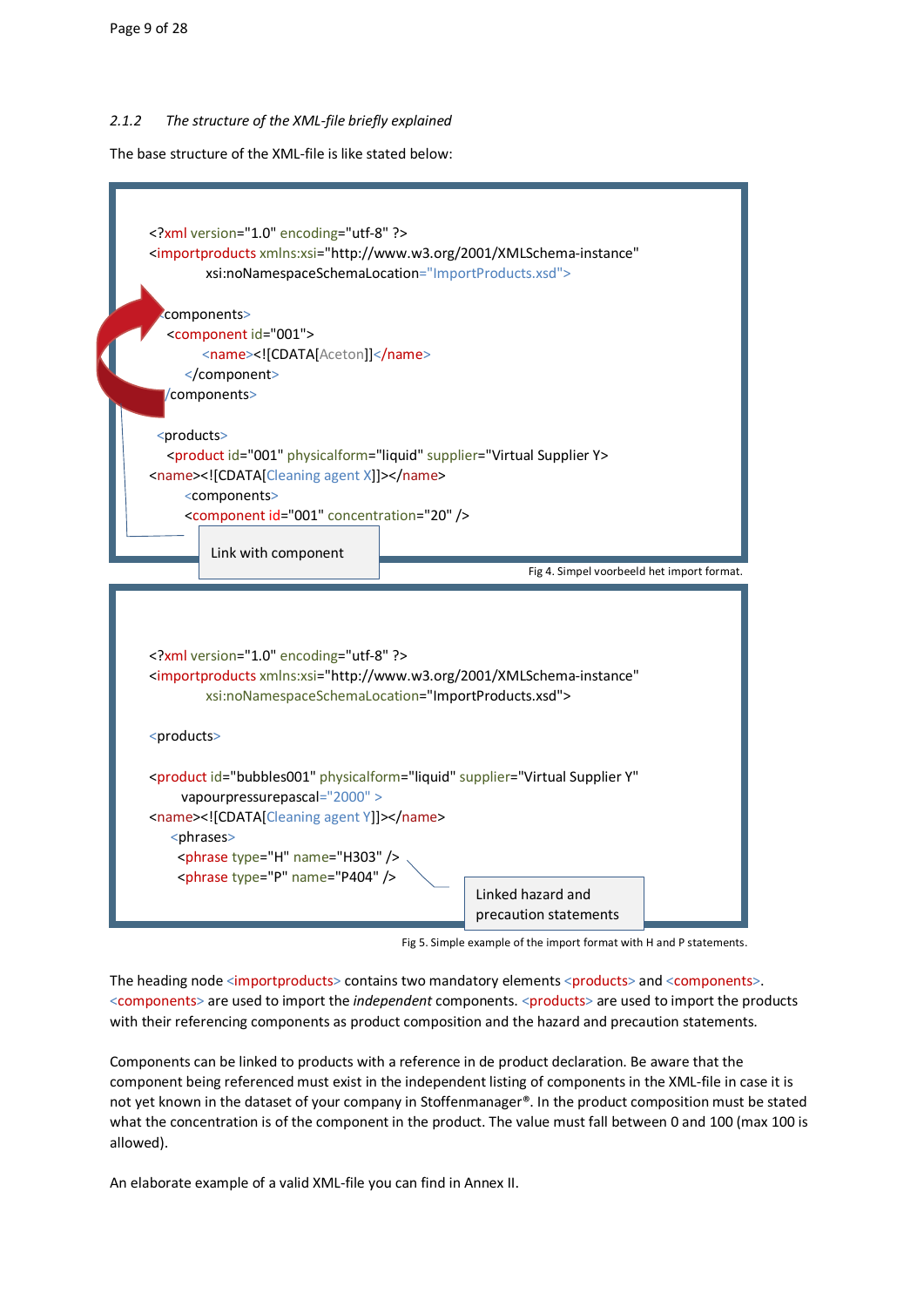## *2.1.3 Adding Hazard statements to a product*

For every product H & P or R & S statements can be specified and added the import file. A product can have several linked hazard statements. Every statement must be specified in a separate <phrases> node within the product. The statements must be known in Stoffenmanager® and are being matched by name. Not existing or incorrect stated statements are not imported.

Stoffenmanager® uses fixed sets for H, P, R & S statements. These sets are universal throughout Stoffenmanager® and every statement you mention in your import file must be known in the Stoffenmanager® sets. You will not be able to import different hazard statement or combined ones not available in Stoffenmanager®. You must use the exact notation as in Stoffenmanager®, so no spaces and the notation is case sensitive; for instance H350i and

H360Df must be applied exactly similar in the name attribute of the phrase node (<phrase type="H" name="H350i" />). You can use the links below to check all available statements and the notation used in Stoffenmanager®.



**Alle best case the particular H-statement indeed officially exists and Stoffenmanager®** rejects it during import, please contact Stoffenmanager® helpdesk with the  $\mathbf{r}$ Hint: When you find an H-statement in your MSDS (software) that Stoffenmanager® does not support, please contact your supplier. Stoffenmanager® tries to follow the official statements stated in the directives. It can bet he case that the provided info in the MSDS (software) contains flaws. In

## All available H-statements:

https://stoffenmanager.com/Authorized/CompanyData/PhrasesExplained.aspx?Phrase=H

## All available P-statements:

[https://stoffenmanager.com/Authorized/CompanyData/PhrasesExplained.aspx?Phrase=P](https://www.stoffenmanager.nl/Authorized/CompanyData/PhrasesExplained.aspx?Phrase=P)

## All available R- statements:

[https://stoffenmanager.com/Authorized/CompanyData/PhrasesExplained.aspx?Phrase=R](https://www.stoffenmanager.nl/Authorized/CompanyData/PhrasesExplained.aspx?Phrase=R)

## All available S- statements:

[https://stoffenmanager.com/Authorized/CompanyData/PhrasesExplained.aspx?Phrase=S](https://www.stoffenmanager.nl/Authorized/CompanyData/PhrasesExplained.aspx?Phrase=S)

## <span id="page-9-0"></span>*2.1.4 Adding WIC-information to a product*

Since version 5.1 it is possible to import WIC (workplace instruction card) data for a product. You can specify which hazard categories are applicable for a product, which ventilation measures should be applied, which personal protection equipment (PPE) is prescribed and the applicable first-aid and safety and prevention instructions. All WIK-item are optional.

For hazard categories, personal protection equipment, first-aid - , safety - and prevention instructions you have to add specific import identification codes. These codes are specific so Stoffenmanager® can match your content based on them.

A complete list of available identification codes you can find on URL: [https://stoffenmanager.com/Authorized/Import/IdentifierDocumentation.aspx](https://www.stoffenmanager.nl/Authorized/Import/IdentifierDocumentation.aspx) Per 'type object' you can find the name used by Stoffenmanager® and the import identification code you must use in the import file.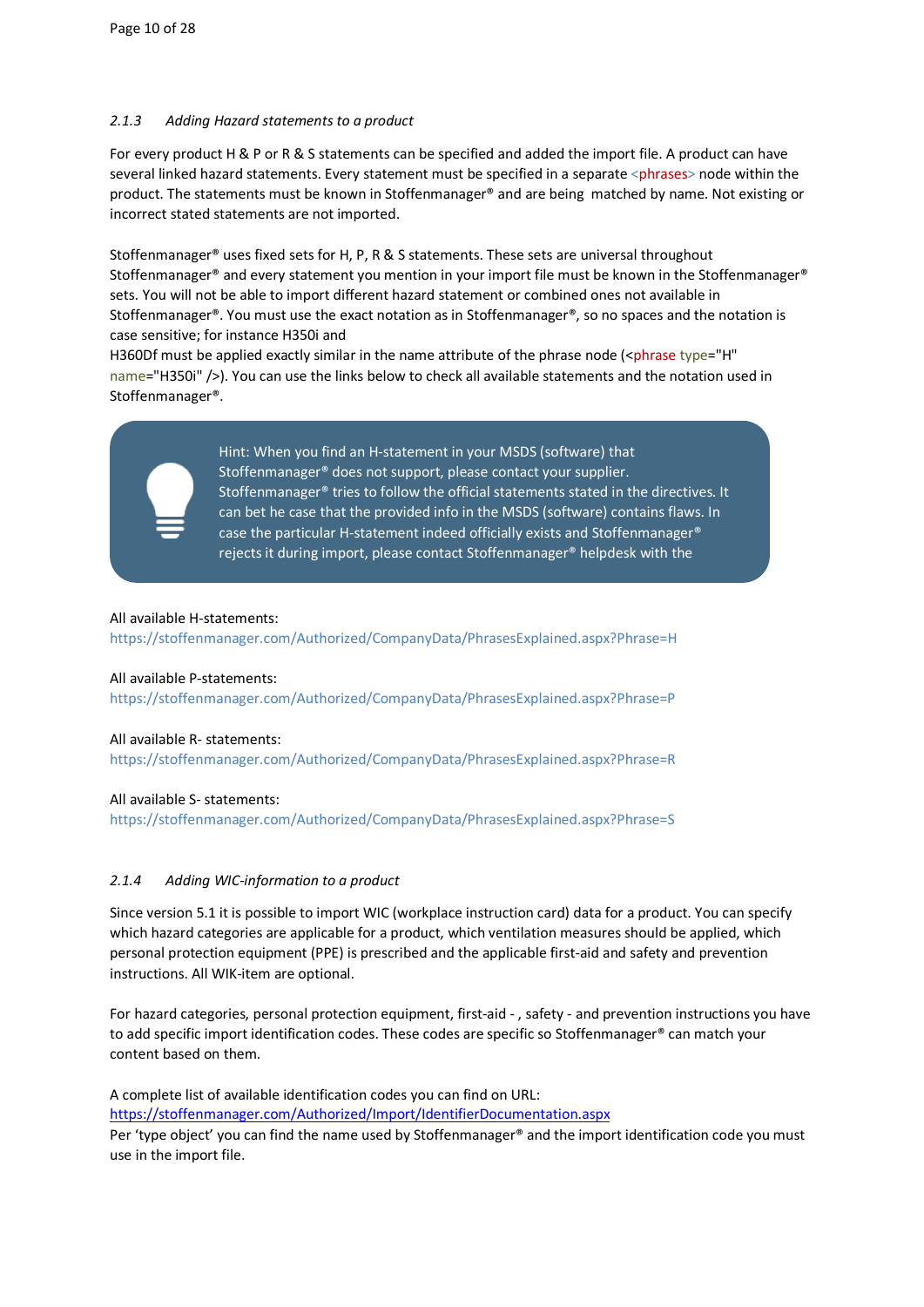By using the correct code you can for instance add a hazard symbol to your product. It is not possible to add your own icons or PPE's to Stoffenmanager® using the import functionality.



Fig 6. Example of WiC info linked to a product.

## <span id="page-10-0"></span>*2.1.4.1 Adding WIC information language specific*

It is possible to add WIC-information for different languages available in Stoffenmanager®. Adjust your XML file by changing the head element, *importproducts*, so that the attribute contains the following information:

xmlns:xml="http://www.w3.org/XML/1998/namespace"

Now you can specify a language with the "xml:lang" for WIC-sentences, *firstAidPhrase* and *safetyPhrase*. Place the attribute on the 'text' element. You can only use the languages that are used in Stoffenmanager®. Incase you don't use the "xml:lang" attribute, all text content for the WIC that is imported is processed as being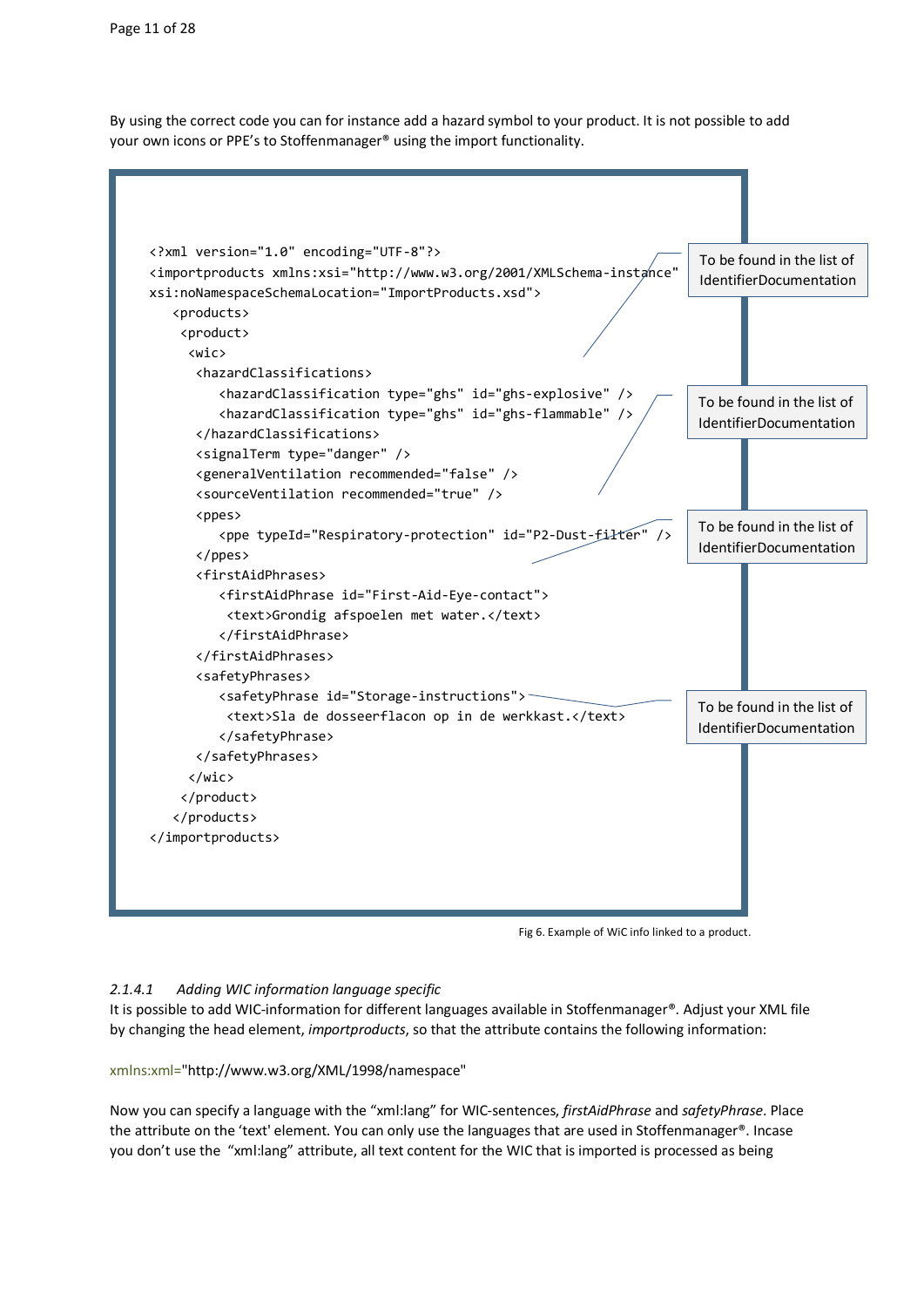Dutch content. This is done to support previous versions of the import specifications when xml:lang was not yet supported by the import process.

The xml:lang attribuut*[2](#page-11-1)* accepts a two character language code – known as the ISO 639-1 code. In case you use a different language code, not a two character one, the import file will not be accepted during the validation. Chec[k ISO 639 specification](http://www.iso.org/iso/home/standards/language_codes.htm) for the list of available language codes.

An example of localised WIK-sentences:

```
<firstAidPhrases>
     <firstAidPhrase id="First-Aid-Eye-contact">
     <text xml:lang="en">Clean-up using water.</text>
     <text xml:lang="nl">Maak schoon met water.</text>
  </firstAidPhrase>
</firstAidPhrases>
<safetyPhrases>
  <safetyPhrase id="Storage-instructions">
     <text xml:lang="en">Store the dosing bottle in a broom cupboard.</text>
     <text xml:lang="nl">Sla de dosseerflacon op in de werkkast.</text>
  </safetyPhrase>
</safetyPhrases>
```
## *2.1.5 Localisation factors*

The import processes figures according to English notation. So the point is decimal separator. No other localization factors are relevant in the import.

## <span id="page-11-0"></span>*2.1.6 Complementing or ignoring fields in Stoffenmanager®*

During the import standard all fields of products or components are being overwritten. Also the fields that are not supplied with the import XML file. The intention is to make the source data leading; in the source the product data is managed and from there transferred to Stoffenmanager®.

It is possible to instruct Stoffenmanager® so that during import some specific fields only will be imported in case they are supplied with the XML. It is also possible to instruct the import to ignore certain fields during import. To do so add the following code in the head of the file, behind the <importProducts …> tag:

```
<header>
 <dataSettings>
    <component>
     <attribute name="vapourpressurepascal" not-defined-behaviour="keepExisting" />
    </component>
    <product>
     <element name="components" not-defined-behaviour="keepExisting" />
     <element name="supplier" behaviour="ignore" />
    </product>
 </dataSettings>
</header>
```
<span id="page-11-1"></span><sup>&</sup>lt;sup>2</sup> Officiële specificatie van 'xml:lang': https://www.w3.org/International/articles/language-tags/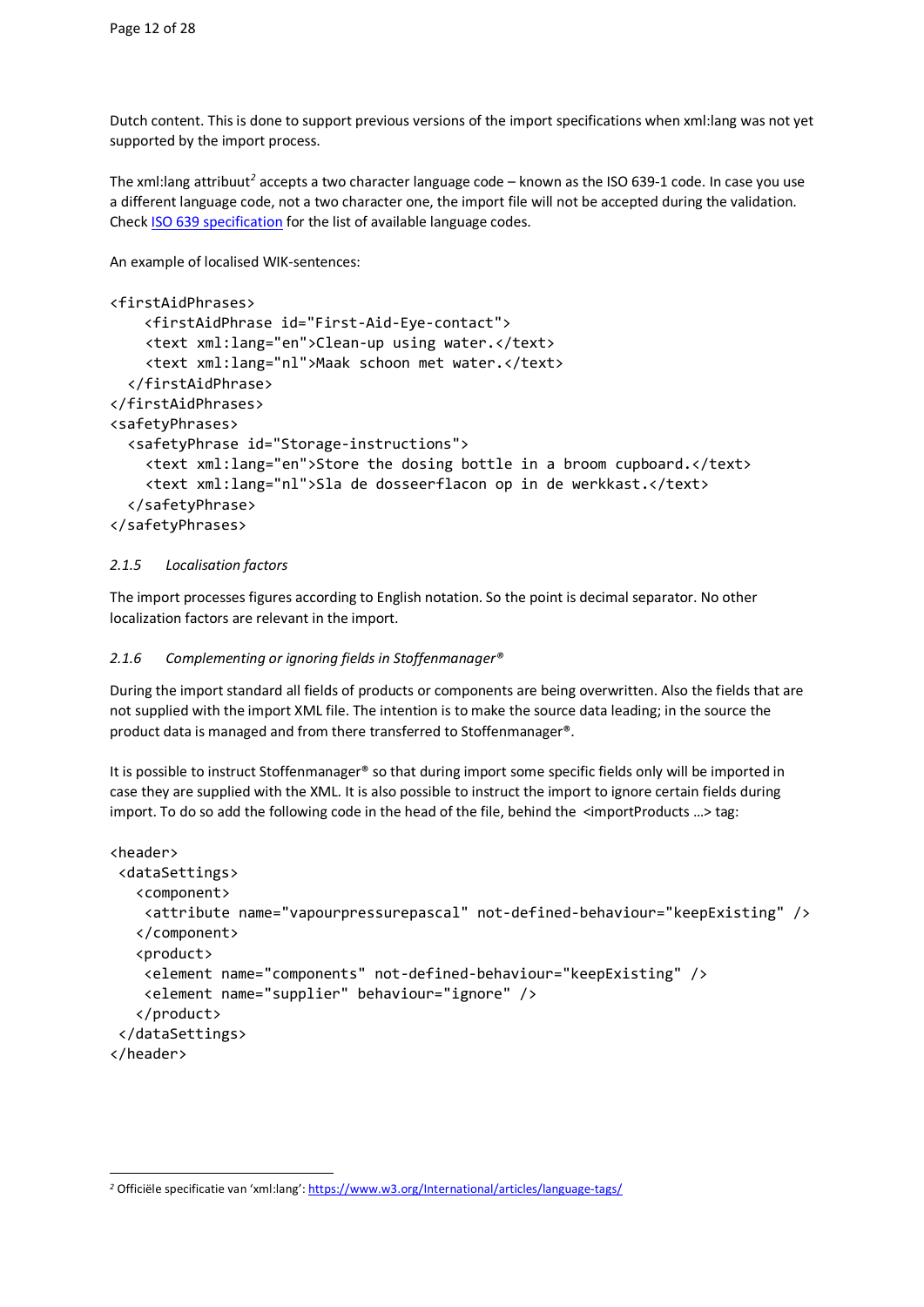The example above specifies the import module in Stoffenmanager® the following:

- Preserve for the "component" the vapour pressure as stated in Stoffenmanager®, unless in the XMLfile a vapourpressurepascal attribute is being offered.
- Preserve for the "product" the composition in components as stated in Stoffenmanager®, unless in the XML-file a components element is provided.
- Ignore the supplier element during import.

In the current version this feature is only available for a specific set of fields:

- Components
	- o Attributes:
		- molecularweight
		- **vapourpressurepascal**
		- vapourpressuretemperature
		- vapourpressuresource
		- **boilingpoint**
		- casnumber
		- ec-number
		- reach-registration-number
- **Products** 
	- o Attributes:
		- **vapourpressurepascal**
		- vapourpressuretemperature
		- **u** intrinsicemission
		- o Elements:
			- **vibdate**
			- **COMPONENTS**
			- phrases
			- **supplier**

The following fields can always be complemented in Stoffenmanager® by means of an import:

- Product
	- o Atex: In case the complete ATEX element is not inserted in the import file.
	- o PGS: In case the complete PGS element is not inserted in the import file.
	- o WIC: In case the complete WIC element is not inserted in the import file.
	- o Own product fields: In case not inserted in the import file the field will not be cleared of altered.



In case you want to complement fields in Stoffenmanager® by adding the above stated information in your import file, please import your information in a read/wright product set. In case you don't want to complement fields in Stoffenmanager®, define your product set as read only to prevent your users of changing the product details and perhaps losing crucial data managed in your source system.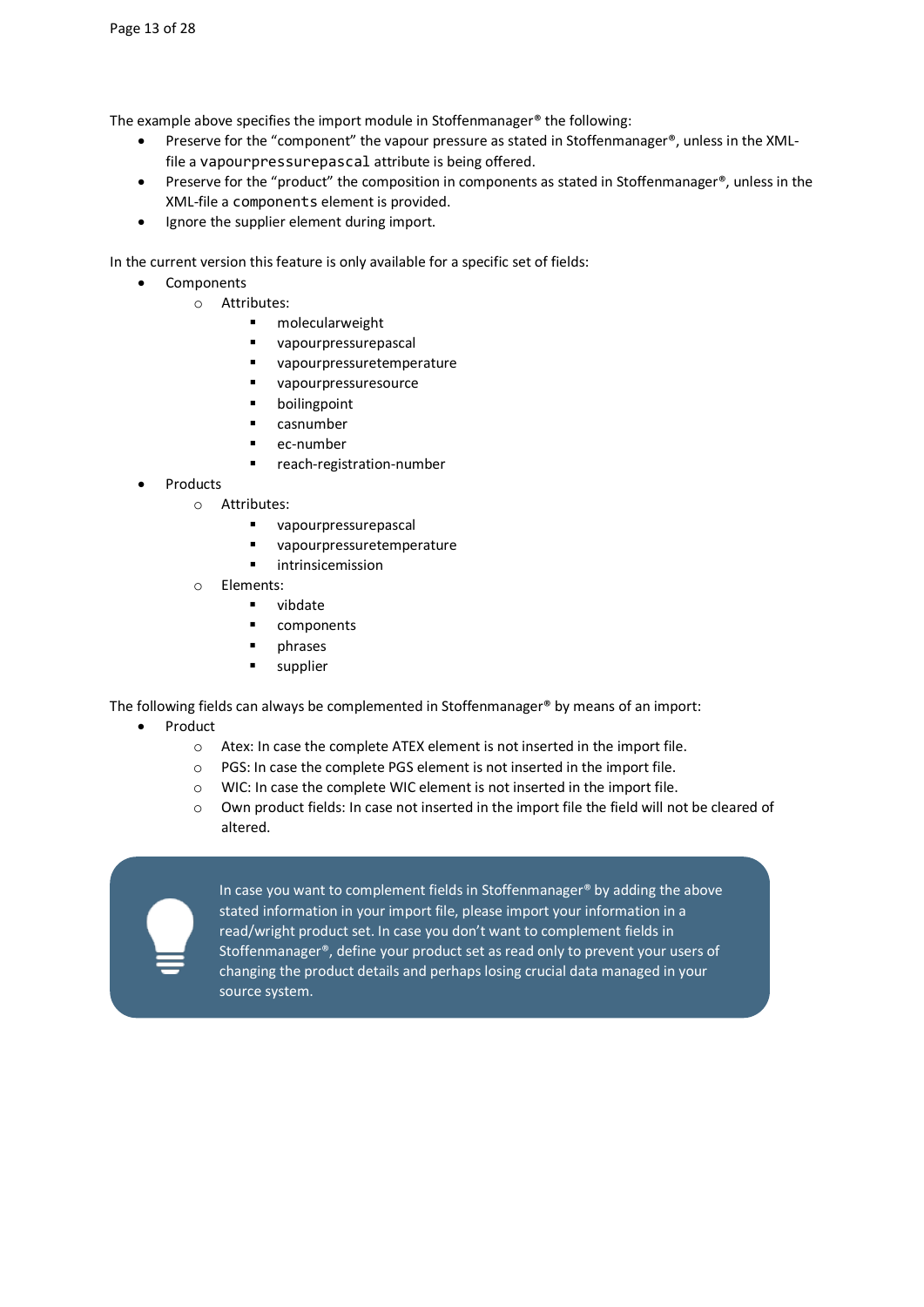## <span id="page-13-0"></span>**2.2 Attributes of components**

Example: <component id="204"/>.

| <b>Attribute</b>          | <b>Description</b>                                                     | <b>Mandatory?</b> |
|---------------------------|------------------------------------------------------------------------|-------------------|
| id                        | Unique identification code for the component. Shown as                 | Yes               |
|                           | YourComponentID (YCID) in the application.                             |                   |
| casnumber                 | The "Chemical Abstracts Service" number under which the                | No                |
|                           | component is registered. It must be formatted correctly, for           |                   |
|                           | instance 1234567-89-5. <sup>3</sup> The number must be unique. In case |                   |
|                           | you don't want or can't specify the number, don't provide the          |                   |
|                           | attribute or use "00000-00-0".                                         |                   |
| marginalvaluemgm3         | The margin value in milligrams per cubic meter.                        | <b>No</b>         |
| marginaltype              | The margin value type, for instance TWA-8 h, TWA-15 min,               | No                |
|                           | DNEL or TLV.                                                           |                   |
| molecularweight           | The molecular weight of the component.                                 | <b>No</b>         |
| physicalform              | The physical form, this can be solid or liquid. In case this           | No                |
|                           | attribute is not specified or put on 'both', the component can         |                   |
|                           | be used in a product in both the physical forms.                       |                   |
| vapourpressurepascal      | The vapour pressure in Pascal. This value is not mandatory,            | <b>No</b>         |
|                           | but for calculation of exposure to liquids Stoffenmanager®             |                   |
|                           | needs it. In case of a solid product, the intrinsic emission on        |                   |
|                           | product level is used for calculations, not values on                  |                   |
|                           | component level.                                                       |                   |
| vapourpressuretemperature | The temperature in Celsius the vapour pressure was                     | $No*$             |
|                           | measured with.                                                         |                   |
|                           | * If there is no temperature given, 20 degrees will be used as         |                   |
|                           | a default value.                                                       |                   |
| boilingpoint              | Boiling point in °C. Cannot contain ranges, only numbers with          | <b>No</b>         |
|                           | or without decimals.                                                   |                   |
| ec-number                 | European community number of the substance. Must                       | No                |
|                           | conform to the format xxx-xxx-x                                        |                   |
| reach-registration-number | REACH registration number of the substance. Must conform               | <b>No</b>         |
|                           | to the format xx-xxxxxxxxxx-xx-xxxx                                    |                   |
| vapourpressuresource      | In this field you can specify the source of the vapour pressure.       | No                |
|                           | This can be any string of a maximum length of 512 characters.          |                   |

## <span id="page-13-1"></span>**2.3 Elements of components**

Example: <component><name>Example</name></component>.

| <b>Element</b>    | <b>Description</b>                                                                                                    | <b>Mandatory?</b> |
|-------------------|-----------------------------------------------------------------------------------------------------------------------|-------------------|
| name              | Name of the component.                                                                                                | Yes               |
| <b>limitValue</b> | Contains information regarding a limit value of the<br>component. Refer to "attributes of limit values". This element | No                |
|                   | may occur multiple times to supply multiple limit values.                                                             |                   |

<span id="page-13-2"></span><sup>&</sup>lt;sup>3</sup> Voor meer informatie over CAS nummers zie: http://en.wikipedia.org/wiki/CAS\_registry\_number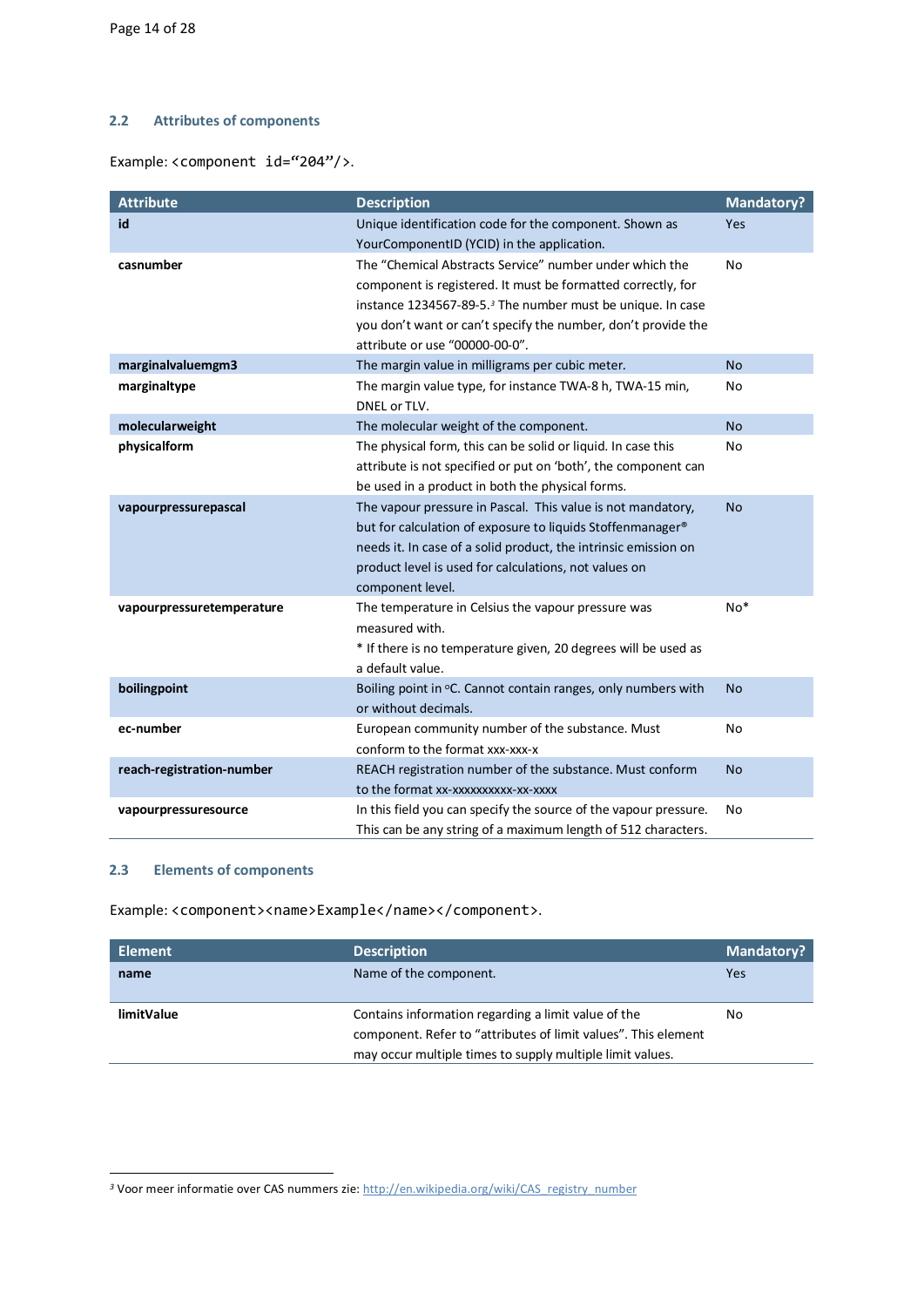## <span id="page-14-0"></span>**2.4 Attributes of limit values**

Example: <limitValue type="TGG-8h" value="200" source="DNEL ECHA" country="eu" id="limit-001" />.

<span id="page-14-2"></span>

| <b>Attribute</b> | <b>Description</b>                                                                                                                                                                                                                                                                        | <b>Mandatory?</b> |
|------------------|-------------------------------------------------------------------------------------------------------------------------------------------------------------------------------------------------------------------------------------------------------------------------------------------|-------------------|
| id               | Unique identification code fort he limit value.                                                                                                                                                                                                                                           | <b>No</b>         |
|                  | If this attribute has been supplied the import module is able<br>to add, update and delete limit values while still allowing an<br>user in Stoffenmanager® to manage his own limit values on<br>top of the imported limit values.                                                         |                   |
|                  | If this attribute has not been supplied, the order of the limit                                                                                                                                                                                                                           |                   |
|                  | values in the XML file will be used. We recommend to supply<br>this attribute in the import file so you have more control over                                                                                                                                                            |                   |
|                  | deletions of limit values.                                                                                                                                                                                                                                                                |                   |
| type             | The typo of limit value. Only certain fixed values is allowed in<br>this attribute, which you can find in the online table <sup>4</sup> under<br>XML element "limitValue", XML attribute "type".                                                                                          | Yes               |
| value            | The limit value as mg/m <sup>3</sup> .                                                                                                                                                                                                                                                    | Yes               |
| source           | The source for the limit value. This is free text field.                                                                                                                                                                                                                                  | No                |
| country          | The area of legislation the limit value is applicable for, like the<br>European Union or your own company. Only certain fixed<br>values are allowed in this attribute, which you can find in the<br>online table <sup>4</sup> under XML element "limitValue", XML attribute<br>"country". | <b>No</b>         |
| <b>isDefault</b> | Whether or not the limit value is marked as default. Default<br>limit values are used for new and upgraded risk assessments.<br>Note that you can only mark one limit value within a<br>component as default.                                                                             | No                |

## *2.4.1 How does the import handle the older marginalvaluemgm3/marginaltype attributes?*

Previously the import file only allowed one limit value to be supplied using the marginalvaluemgm3/marginaltype attributes. These attributes are now obsolete and shouldn't be used anymore.

To support older import files the import module will try to interpret what the actual fixed limit value type is. The raw value of the "marginaltype" attribute will be imported as the "source" of the limit value.

<span id="page-14-1"></span>It is not allowed to mix the use of the obsolete attributes with the new syntax for limit values.

## **2.5 Attributes of products**

Example: <product id="204"/>.

| <b>Attribute</b> | <b>Description</b>                                           | <b>Mandatory?</b> |
|------------------|--------------------------------------------------------------|-------------------|
| id               | Unique identification code for the product (possibly         | Yes               |
|                  | originating from your source system). Shown as YourProductID |                   |
|                  | (YPID) in the application.                                   |                   |

<span id="page-14-3"></span>*<sup>4</sup>* [https://stoffenmanager.com/Authorized/Import/IdentifierDocumentation.aspx](https://stoffenmanager.nl/Authorized/Import/IdentifierDocumentation.aspx)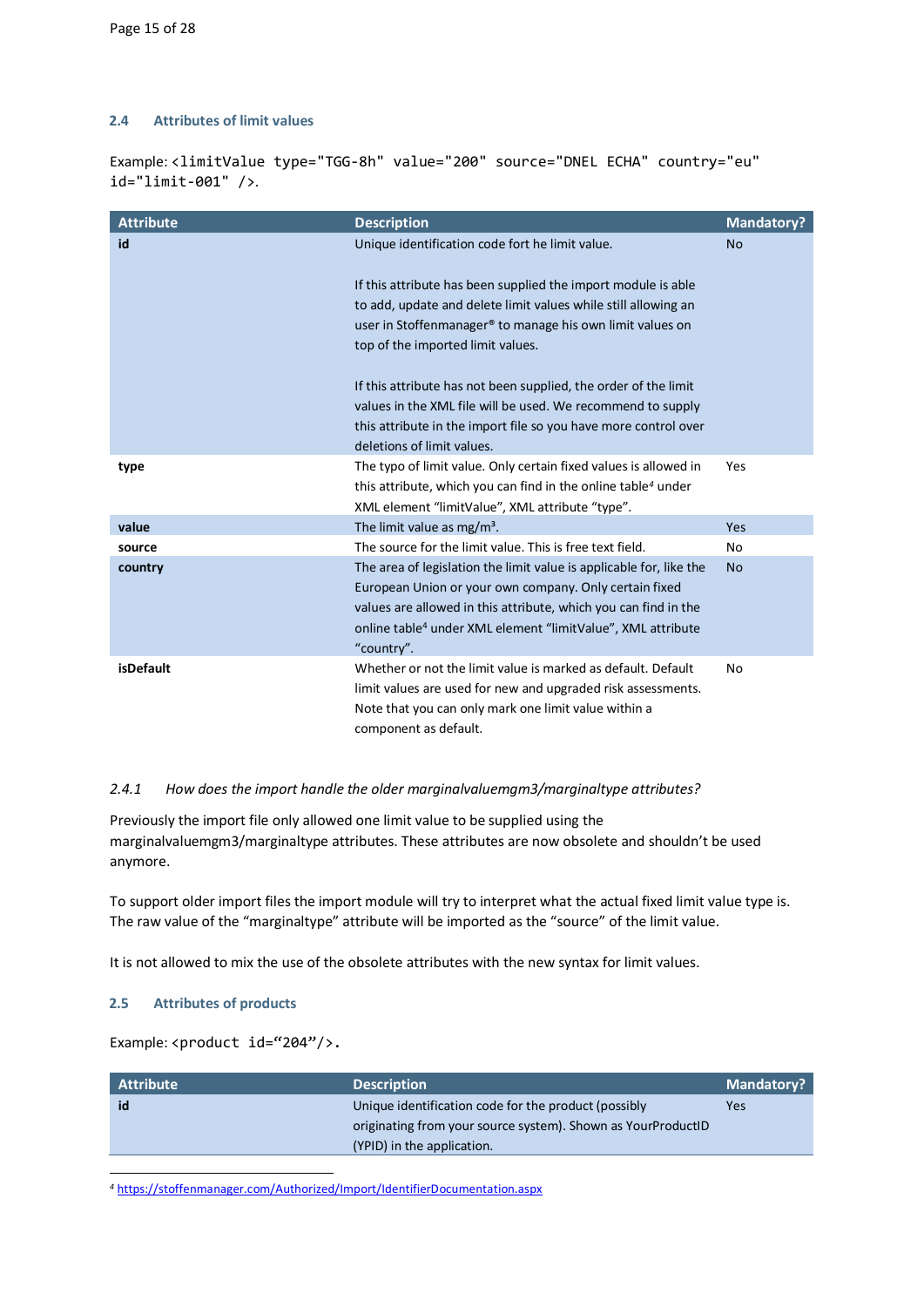| physicalform              | The physical form/aggregation state of the product: this can<br>be either solid, liquid or gas. The values are available in the<br>XSD as the enums solid, liquid or gas.<br>Notice: You won't be able to create risk assessments with                                                                                                                                                             | Yes       |
|---------------------------|----------------------------------------------------------------------------------------------------------------------------------------------------------------------------------------------------------------------------------------------------------------------------------------------------------------------------------------------------------------------------------------------------|-----------|
|                           | gaseous products.                                                                                                                                                                                                                                                                                                                                                                                  |           |
| intrinsicemission         | The emission factor for solids. In case of liquids or gaseous<br>products the emission factor is determined based on the<br>vapour pressure. For solids Stoffenmanager® uses a fixed set<br>of possible emissions (see annex I). The emission of solid<br>product being imported should match one of the entries in<br>this table.                                                                 | <b>No</b> |
|                           | When this attribute is not specified for solids you will not be<br>able to make an exposure assessment for tasks using this<br>product. When editing the imported product without<br>emission, you are forced to enter it manually in the system.<br>This attribute cannot be specified for liquids or gaseous<br>products.                                                                        |           |
| vapourpressurepascal      | The vapour pressure for liquid or gaseous products in Pascal.<br>In case of a liquid and this attribute not specified you will not<br>be able to make a risk assessment using the product. When<br>you edit the product manually in Stoffenmanager® you will be<br>forced to enter a vapour pressure before you can save the<br>product.<br>This attribute cannot be specified for solid products. | No        |
| vapourpressuretemperature | The temperature in Celsius the vapour pressure was measured<br>with.<br>* If there is no temperature given, 20 degrees will be used as a<br>default value.                                                                                                                                                                                                                                         | $No*$     |
| boilingpoint              | Boiling point in °C. Cannot contain ranges, only numbers with<br>or without decimals.                                                                                                                                                                                                                                                                                                              | No        |
| <b>isCentralAvailable</b> | In case this attribute is added and set 'true' the product will be<br>stored in de digital product depot.                                                                                                                                                                                                                                                                                          | No        |
| uniqueformulaidentifier   | The Unique Formula Identifier (UFI) of the product.                                                                                                                                                                                                                                                                                                                                                | <b>No</b> |

## <span id="page-15-0"></span>**2.6 Elements of products**

Example: <product><name>Example</name></product>.

| <b>Element</b> | <b>Description</b>                                                                                                                                                                                                                                                                                                                                                                                                                              | <b>Mandatory?</b> |
|----------------|-------------------------------------------------------------------------------------------------------------------------------------------------------------------------------------------------------------------------------------------------------------------------------------------------------------------------------------------------------------------------------------------------------------------------------------------------|-------------------|
| name           | Name of the product                                                                                                                                                                                                                                                                                                                                                                                                                             | Yes               |
| supplier       | Name of the supplier. In case this name matches a name in<br>your existing supplier set in Stoffenmanager <sup>®</sup> the product will<br>be linked to the existing supplier. If not a new supplier will be<br>created in your set and the product will be linked to it. In case<br>the supplier is not available in the import file you will be<br>forced to choose one when editing the product manually in<br>Stoffenmanager <sup>®</sup> . | No.               |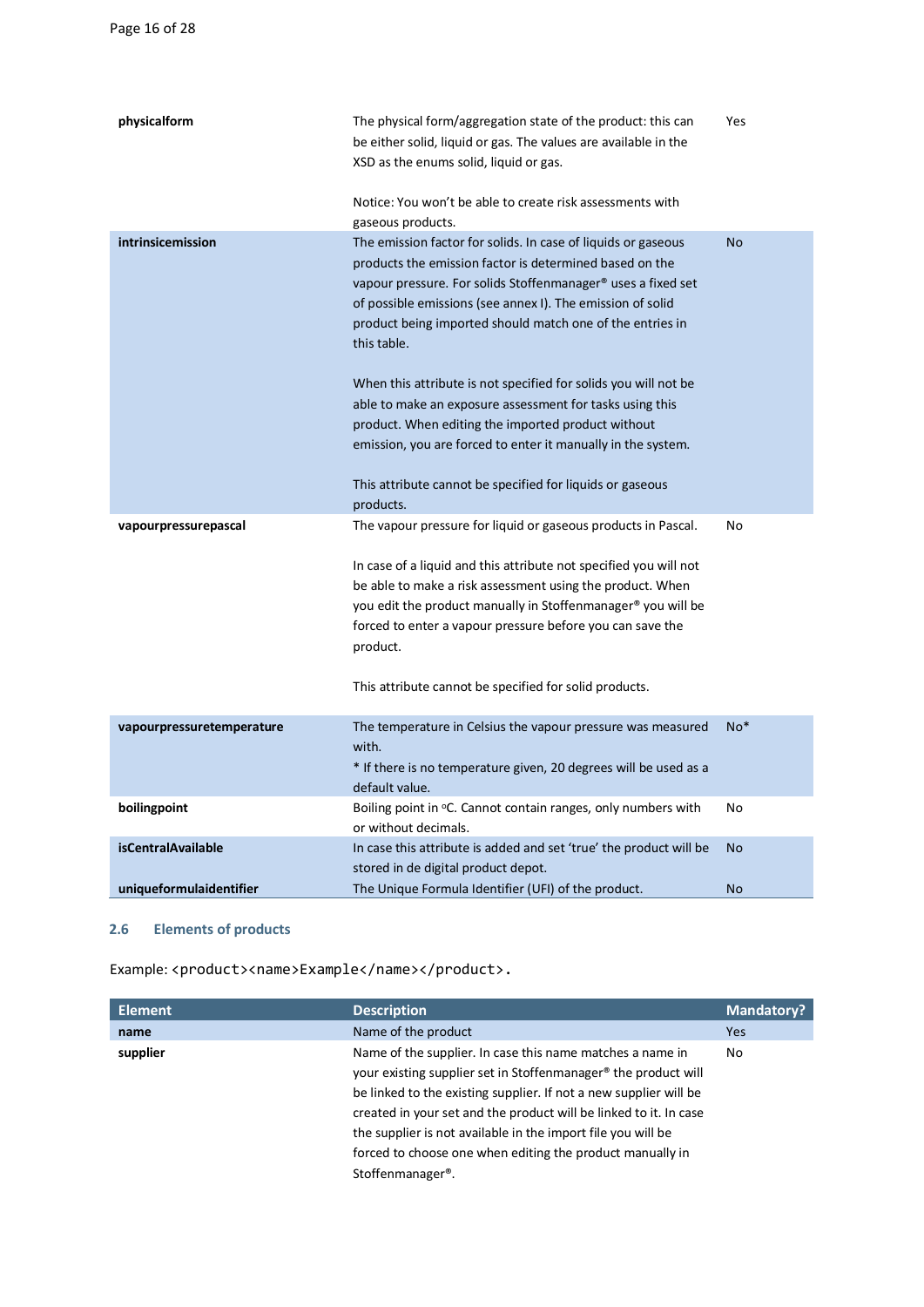| <b>locations</b>    | In Stoffenmanager <sup>®</sup> locations where a product is kept/used<br>can be created. This field references to your locations in<br>Stoffenmanager <sup>®</sup> . By applying the exact same name for the<br>location in the import file as is used in Stoffenmanager <sup>®</sup> , the<br>product will be linked to this location. | No.       |
|---------------------|-----------------------------------------------------------------------------------------------------------------------------------------------------------------------------------------------------------------------------------------------------------------------------------------------------------------------------------------|-----------|
| wic                 | Grouping element for all information related to the workplace<br>instruction card for the product.                                                                                                                                                                                                                                      | No.       |
| vibdate             | The VIB-date is the date stated on the MSDS of the product. It<br>should match the format 'YYYY-MM-DD'. 'YYYY' will be<br>interpreted as year, 'MM' as month ad 'DD' for day. October<br>18 <sup>th</sup> 2013 will be '2013-10-18' for instance.                                                                                       | No.       |
| <b>customFields</b> | Grouping element for custom product fields that you can<br>configure in Stoffenmanager <sup>®</sup> prior to your import. See<br>paragraph 2.14 for details.                                                                                                                                                                            | No.       |
| sds                 | Container element for SDS files for various languages                                                                                                                                                                                                                                                                                   | <b>No</b> |

## <span id="page-16-0"></span>**2.7 Elements of sds**

Example: <sds><file xml:lang="nl" format="base64"

compression="gzip"><![CDATA[JVBERi0xLgoxIDAgb2JqPDwvS2lkc1s8PC9QYXJlbnQgMSAwIFIvUm Vzb3VyY2VzPDw+Pi9Db250ZW50cyAyIDAgUj4+XT4+ZW5kb2JqIDIgMCBvYmo8PD4+c3RyZWFtCkJULyA5 IFRmKEhlbGxvIFdvcmxkKScgRVQKZW5kc3RyZWFtCmVuZG9iaiB0cmFpbGVyPDwvUm9vdDw8L1BhZ2VzID EgMCBSPj4+Pg==]]></file></sds>

| <b>Element</b> | <b>Description</b>                                                                                              | <b>Mandatory?</b> |
|----------------|-----------------------------------------------------------------------------------------------------------------|-------------------|
| file           | One of multiple of these elements define the SDS files, one<br>per language defined via de xml: lang attribute. | <b>No</b>         |
|                | The contents of the file tag is a payload, transformed via a<br>binary-to-text algorithm.                       |                   |

## **2.8 Attributes of file elements of SDS**

Example: <file xml:lang="en" format="base64" compression="none" xsi:nil="true"/>.

| <b>Attribute</b> | <b>Description</b>                                             | <b>Mandatory?</b> |
|------------------|----------------------------------------------------------------|-------------------|
| xml:lang         | Specifies the language of the text applied inside the element. | Yes               |
|                  | For more information, see paragraph 2.1.4.1.                   |                   |
| xsi:nil          | Specifies there is no SDS file for the specified language. If  | No                |
|                  | there is already an SDS attached in Stoffenmanager, it will be |                   |
|                  | removed.                                                       |                   |
| format           | The binary-to-text encoding algorithm used for the SDS file.   | <b>Yes</b>        |
|                  | Supported options: base64, base85 (ascii85 variant)            |                   |
| compression      | Compression applied to the binary payload of the file tag.     | Yes               |
|                  | Supported options: none (No compression) and gzip (Gzip        |                   |
|                  | compression, not to be confused with zip)                      |                   |

## **2.9 Elements of locations**

Example: <locations><location>Rotterdam (NL)</location><location>Antwerpen (BE)</location></locations>.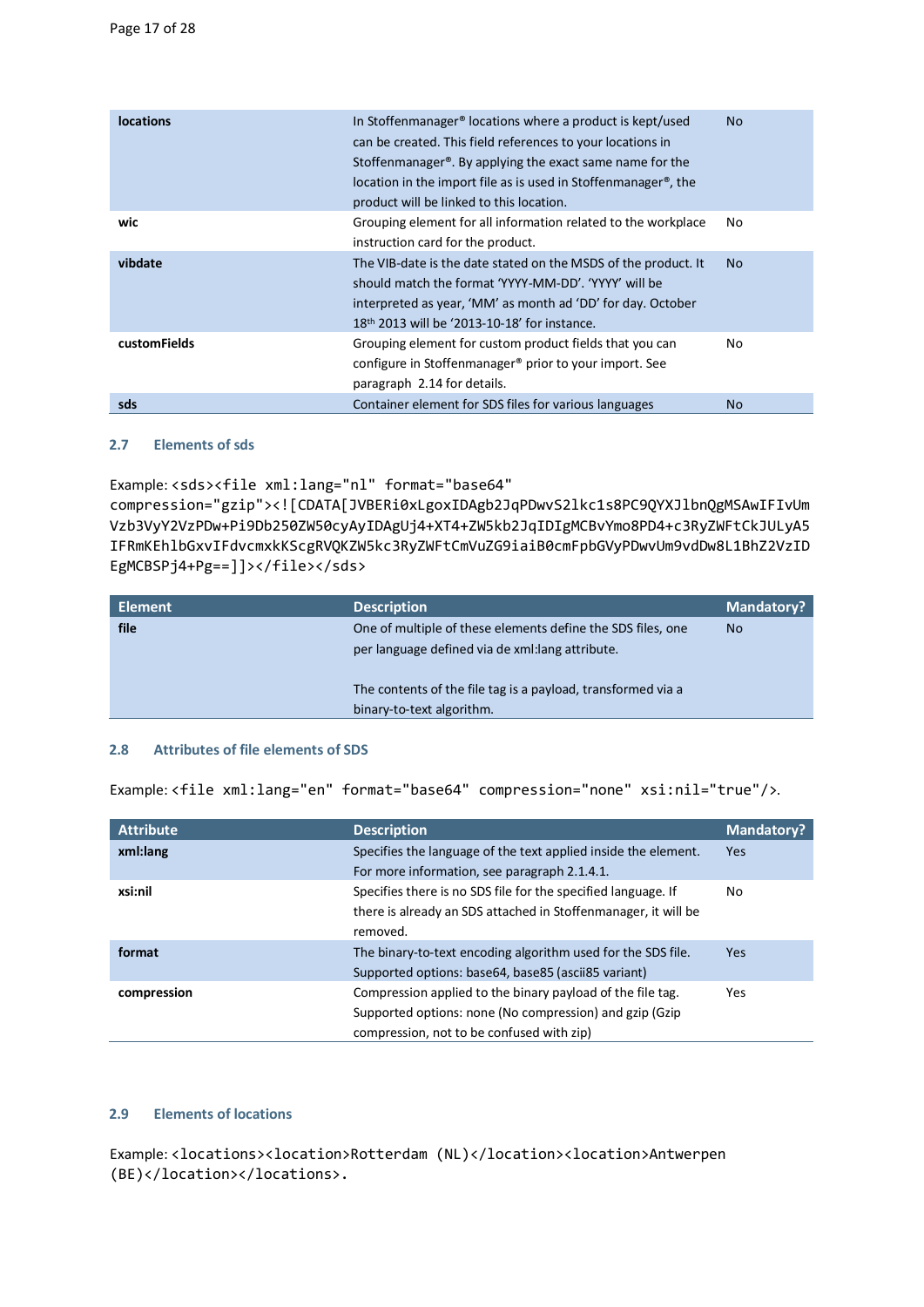| Element         | <b>Description</b>                                        | <b>Mandatory?</b> |
|-----------------|-----------------------------------------------------------|-------------------|
| <b>location</b> | Name of the location to which the product will be linked  | <b>No</b>         |
|                 | during import. The element can be provided multiple times |                   |
|                 | per product.                                              |                   |

## <span id="page-17-0"></span>**2.10 Elements of workplace instruction card**

| <b>Element</b>        | <b>Description</b>                                                                                                                                                                                        | <b>Mandatory?</b> |
|-----------------------|-----------------------------------------------------------------------------------------------------------------------------------------------------------------------------------------------------------|-------------------|
| hazardClassifications | Grouping element in which nested elements of type<br>'hazardClassification' are placed. These describe the hazard<br>pictograms for the product.                                                          | <b>No</b>         |
| signalTerm            | States the hazard signal term. The attribute 'type' can be:<br>'danger', 'warning', or 'none'.                                                                                                            | No                |
| ppes                  | Grouping element in which nested elements of type 'ppe' are<br>placed. These describe the personal protection equipment<br>prescribed for the product and displayed on the workplace<br>instruction card. | N <sub>o</sub>    |
| firstAidPhrases       | Grouping element for first-aid-instructions. Contains nested<br>elements of type 'firstAidPhrase'. Every first-aid-instruction<br>can only be stated single time per product.                             | No                |
| safetyPhrases         | Grouping element for safety instructions. Contains elements<br>of type 'safetyPhrase'. Every safety instruction can only be<br>stated single time per product.                                            | <b>No</b>         |
| generalVentilation    | (Room) ventilation recommended or not. Make use of the<br>attribute recommended="true" or "recommended="false".                                                                                           | No                |
| sourceVentilation     | Exhaust ventilation recommended or not. Make use of the<br>attribute recommended="true" or "recommended="false".                                                                                          | <b>No</b>         |

## <span id="page-17-1"></span>**2.11 Elements of First-aid-instructions**

Example: <firstAidPhrases><text>Example</text></firstAidPhrases>.

| Element | <b>Description</b>                               | <b>Mandatory?</b> |
|---------|--------------------------------------------------|-------------------|
| text    | Instruction text for the first-aid-instructions. | Yes               |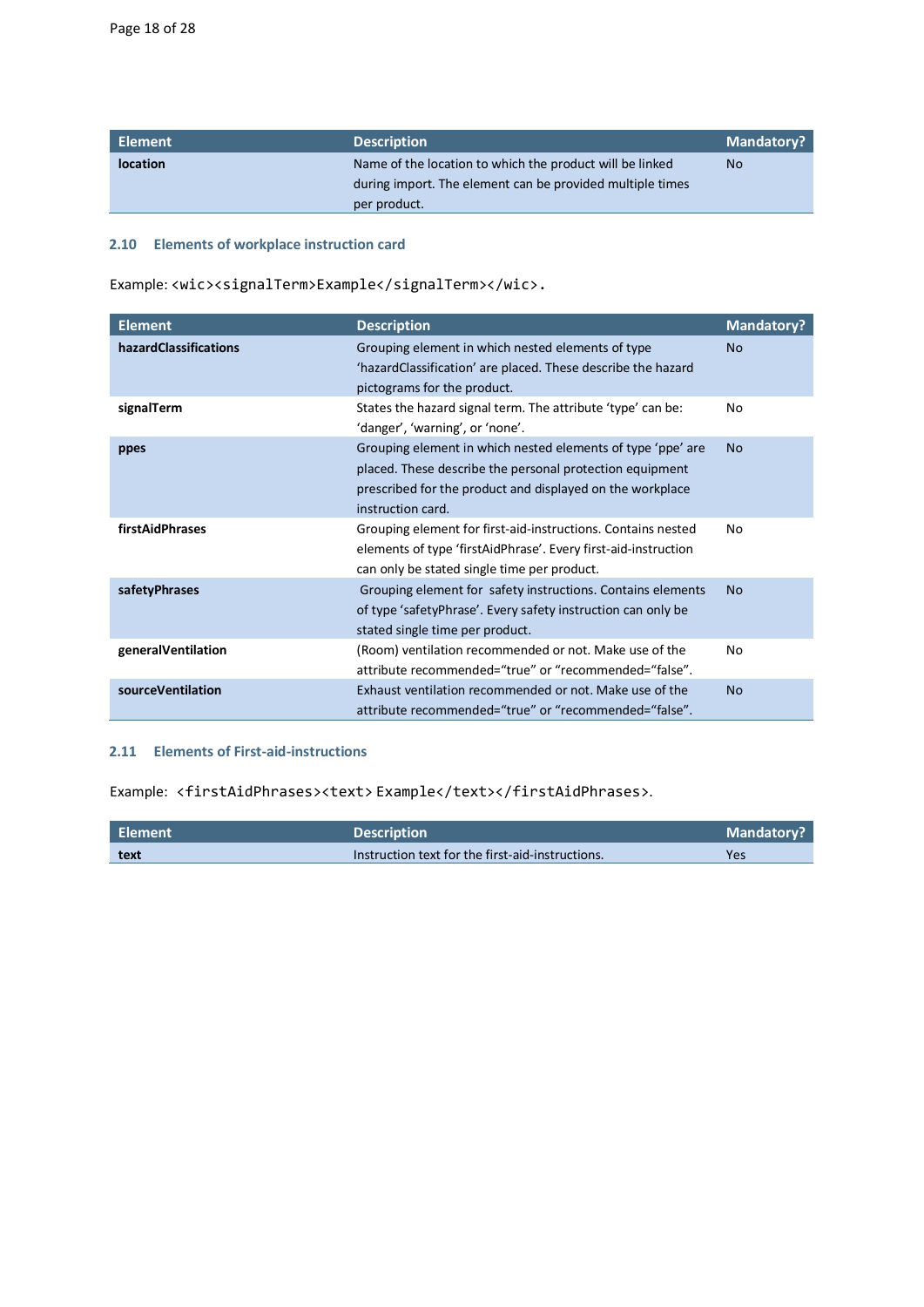## <span id="page-18-0"></span>**2.12 Elements of safety instructions**

Example: <safetyPhrases><text> Example</text></safetyPhrases>.

| Element | <b>Description</b>                                        | Mandatory? |
|---------|-----------------------------------------------------------|------------|
| Text    | Contains de instruction text for the safety instructions. | Yes        |

## <span id="page-18-1"></span>**2.13 Attributes of text elements of safety and First-Aid instructions**

Example: <text xml:lang="en"/>.

| <b>Attribute</b> | <b>Description</b>                                             | <b>Mandatory?</b> |
|------------------|----------------------------------------------------------------|-------------------|
| xml:lang         | Specifies the language of the text applied inside the element. | No                |
|                  | For more information, see paragraph 2.1.4.1.                   |                   |

### <span id="page-18-2"></span>**2.14 Elements of own product fields**

This chapter describes how custom product fields can be added in the import (inside the 'customFields' element).

## Example: <field name="CRM-number"></field>.

| <b>Element</b> | <b>Description</b>                                                       | <b>Mandatory?</b> |
|----------------|--------------------------------------------------------------------------|-------------------|
| <b>Field</b>   | Contains the instruction text for the custom field.                      | <b>Yes</b>        |
|                |                                                                          |                   |
|                | Give the attribute "name" as value the name of the custom                |                   |
|                | field the way you have configured it in Stoffenmanager®.                 |                   |
|                | Beware: use exact the same label of the custom field as                  |                   |
|                | configured in Stoffenmanager <sup>®</sup> ; it is case sensitive!        |                   |
|                |                                                                          |                   |
|                | Beware 2: When you change the name of the custom field in                |                   |
|                | Stoffenmanager <sup>®</sup> you will have to change your import file and |                   |
|                | probably the export procedure in your source system.                     |                   |

### <span id="page-18-3"></span>**2.15 Attributes of safety and First-Aid instructions**

Example: <firstAidPhrase id="First-Aid-Eye-contact"/>.

| Attribute | <b>Description</b>                                            | <b>Mandatory?</b> |
|-----------|---------------------------------------------------------------|-------------------|
| <b>Id</b> | Unique identification of first-aid-instruction or safety      | Yes               |
|           | instruction. How to find these is described in chapter 2.1.4. |                   |

## <span id="page-18-4"></span>**2.16 Attributes of personal protection equipment (ppe)**

Example: <ppe id= "P2-Dust-filter" typeId="Respiratory-protection" />.

| <b>Attribute</b> | <b>Description</b>                                              | <b>Mandatory?</b> |
|------------------|-----------------------------------------------------------------|-------------------|
| typeld           | Unique identification of the type of personal protection        | Yes               |
|                  | equipment. How to find these is described in chapter 2.1.4.     |                   |
|                  | For example the type 'Respiratory protection' has typeld        |                   |
|                  | respiratory-protection.                                         |                   |
| Id               | Unique identification of the personal protection equipment.     | Yes               |
|                  | How to find these is described in chapter 2.1.4. For instance a |                   |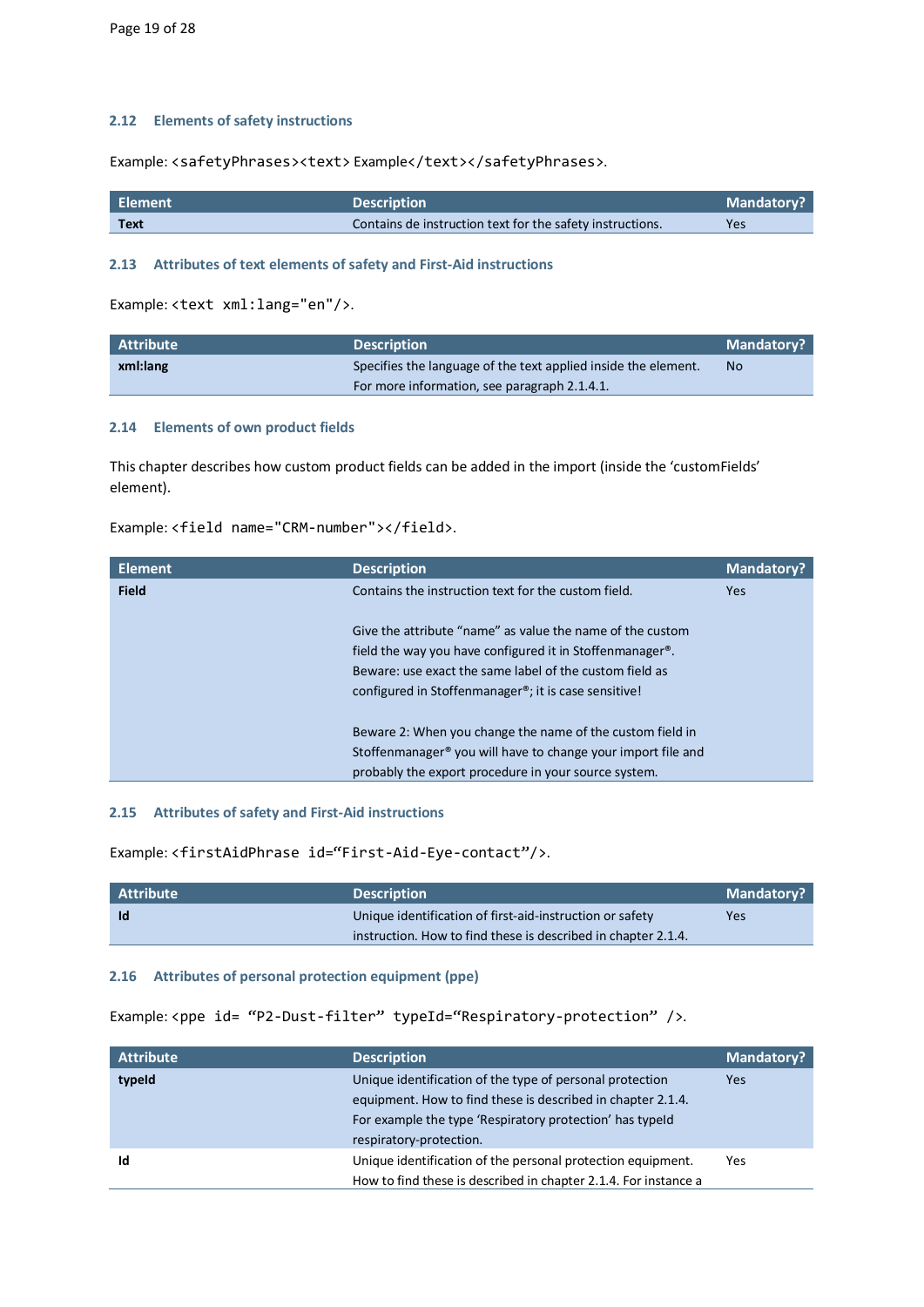## <span id="page-19-0"></span>**2.17 Attributes of hazard pictograms (hazardClassification)**

Example: <hazardclassification id="ghs-explosive" type="GHS" />.

| $\mathsf I$ Attribute $\mathsf I$ | <b>Description</b>                                            | <b>Mandatory?</b> |
|-----------------------------------|---------------------------------------------------------------|-------------------|
| <b>Type</b>                       | Type hazard symbol (GHS or WMS)                               | Yes               |
| Id                                | Unique identification of the hazard symbol. How to find these | Yes               |
|                                   | is described in chapter 2.1.4.                                |                   |

## <span id="page-19-1"></span>**2.18 Attributes of component-product link**

Example: <component id="204"/>.

| <b>Attribute</b> | <b>Description</b>                                           | <b>Mandatory?</b> |
|------------------|--------------------------------------------------------------|-------------------|
| Id               | Unique identification code for the component matching the id | Yes               |
|                  | stated in the component element itself in the XML file.      |                   |
| Concentration    | The concentration of the component in the composition of     | Yes               |
|                  | the product. Number 0 to 100 with a maximum precision of     |                   |
|                  | thirteen decimals.                                           |                   |

## <span id="page-19-2"></span>**2.19 Attributes of safety phrases**

Example: <safetyPhrases id="Storage-instructions"/>.

| <b>Attribute</b> | <b>Description</b>                                              | <b>Mandatory?</b> |
|------------------|-----------------------------------------------------------------|-------------------|
| Id               | The id of the safety phrase.                                    | Yes               |
| Text             | The text you want to apply to the specific instruction. You can | Yes               |
|                  | use the xml: lang attribute to allocate the text to the aimed   |                   |
|                  | language in Stoffenmanager <sup>®</sup> .                       |                   |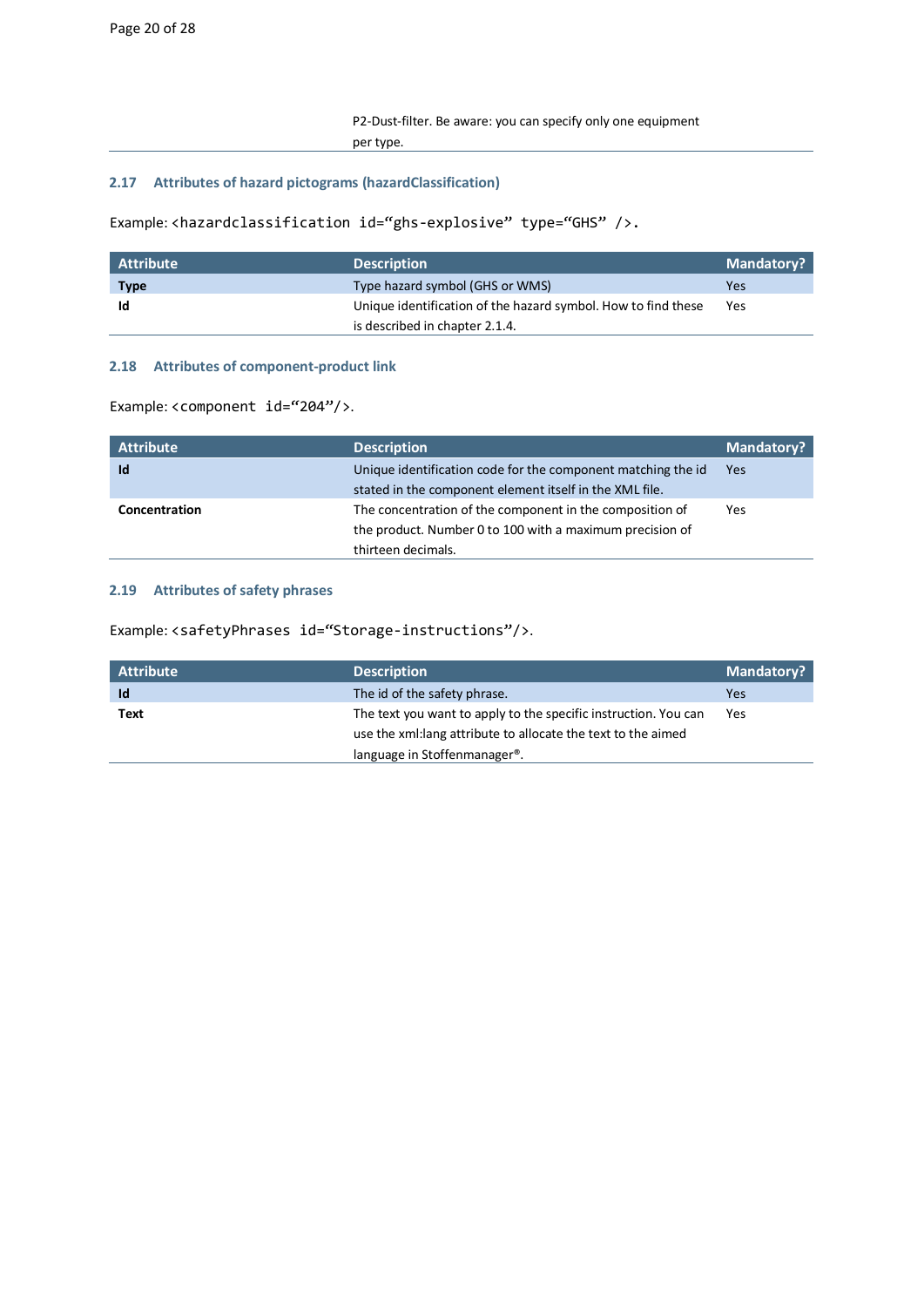## <span id="page-20-0"></span>**2.20 Elements for ATEX (explosion safety)**

Example: <atex><flashingPoint>36</flashingPoint></atex>. De K-class cannot be applied in the import file, but will be determined during import based on the flashpoint and the boiling point, when both applied. If the K-class cannot be determined during import this will be notified in the process. The product will not be fit for use in the ATEX-module.

| <b>Element</b>           | <b>Description</b>                                                                                                                                                  | <b>Product Type</b> | <b>Mandatory?</b> |
|--------------------------|---------------------------------------------------------------------------------------------------------------------------------------------------------------------|---------------------|-------------------|
| flashPoint               | Flashpoint in °C. Cannot contain ranges, only<br>numbers with or without decimals. In case not<br>provided the product will not be ATEX-ready.                      | Liquid              | Yes, for liquid   |
| boilingPoint *           | Boiling point in °C. Cannot contain ranges, only<br>numbers with or without decimals.                                                                               | Liquid              | <b>No</b>         |
| lelV                     | Lower explosion limit (LEL) in volume %. Can<br>contain ranges and will be stored as text in<br>Stoffenmanager®.                                                    | Liquid, Solid       | <b>No</b>         |
| uelV                     | Upper explosion limit (UEL) in volume %. Can<br>contain ranges and will be stored as text in<br>Stoffenmanager®.                                                    | Liquid              | No                |
| <b>Mot</b>               | Minimal ignition temperature / Lower explosion<br>limit (LEL) in °C (temperature).                                                                                  | Liquid, Solid       |                   |
| <b>Moe</b>               | Minimal ignition energy in mJ (milli joule). Can<br>contain ranges and will be stored as text in<br>Stoffenmanager®.                                                | Liquid, Solid       | No                |
| specificConductivity     | Specific conductivity in pS/m in case of liquids, in<br>Ohm.m in case of solids. Can contain ranges and<br>will be stored as text in Stoffenmanager <sup>®</sup> .  | Liquid, Solid       | <b>No</b>         |
| selfignitionPoint        | Self-ignition point in °C. Can contain ranges and will<br>be stored as text in Stoffenmanager®.                                                                     | Liquid              | No                |
| dustClassification       | Dust class: 1, 2 or 3 (based on Kst-value: 1: 0-200<br>bar.m/s, 2:200-300 bar.m/s, 3: >200 bar.m/s). In<br>case not applied the product will not be ATEX-<br>ready. | Solid               | Yes, for solids   |
| kstValue                 | Kst-value in bar.m/s on which dust(explosion)-class<br>is being determined.                                                                                         | Solid               | No                |
| layerIgnitionTemperature | Glim temperature in °C                                                                                                                                              | Liquid, Solid       | <b>No</b>         |

\* This attribute/element is deprecated. See [Deprecated attributes and elements](#page-22-0) for more information.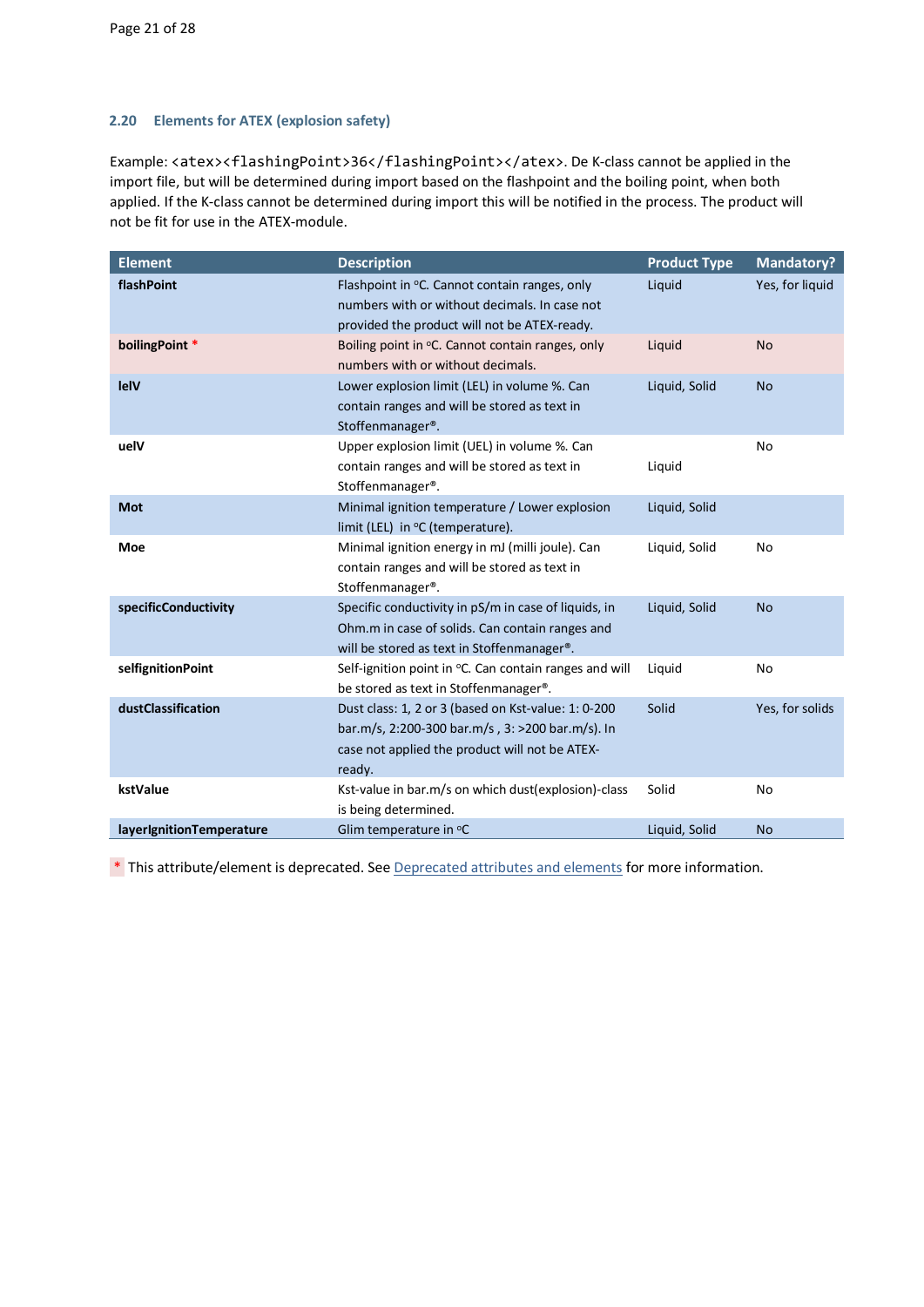## <span id="page-21-0"></span>**2.21 Elements for PGS (storage of hazardous products/substances)**

Example: <pgs><adrClass>200</adrClass></pgs>.

| <b>Element</b>          | <b>Description</b>                                                                                                                                                                                                                                                                                                                                                                                                                                | <b>Mandatory?</b> |
|-------------------------|---------------------------------------------------------------------------------------------------------------------------------------------------------------------------------------------------------------------------------------------------------------------------------------------------------------------------------------------------------------------------------------------------------------------------------------------------|-------------------|
| <b>adrClass</b>         | ADR-class; options: 1, 1.1, 1.2, 1.3, 1.4, 1.5, 1.6, 2, 2.1, 2.2,<br>2.3, 2.4, 2.5, 3, 3.1, 3.2, 3.3, 4.1, 4.2, 4.3, 5.1, 5.2, 6.1, 6.2, 7,<br>7.1, 7.1.1, 7.1.2, 7.1.3, 7.1.4, 8, 8.1, 8.2, 8.3, 9, 9.1. In case not<br>applied the product will not be PGS-ready.                                                                                                                                                                               | Yes               |
| flashPoint              | Flashpoint in °C. Cannot contain ranges, only numbers with or<br>without decimals. In case not provided the product will not<br>be PGS-ready.                                                                                                                                                                                                                                                                                                     | Yes               |
| unNumber                | UN-number; this is free text not being validated.                                                                                                                                                                                                                                                                                                                                                                                                 | <b>No</b>         |
| classificationCode      | Classification code; is a letter combination in capitals with<br>options<br>A (suffocating), C (corrosive), D (explosive substance not in a<br>explosive state), F (flammable), I (infectious, contagious), O<br>(oxidizing), P (organic peroxide), S (capable of self-ignition),<br>SR (self-decomposing), T (toxic), W (produces flammable gas<br>in contact with water), M (various danger, different than<br>previous), followed by a number. | No                |
| transportationName      | Transportation name and/or technical name; text.                                                                                                                                                                                                                                                                                                                                                                                                  | <b>No</b>         |
| modelNumberHazardLabels | Model numbers hazard labels; free text.                                                                                                                                                                                                                                                                                                                                                                                                           | No                |
| packingGroup            | Packing group; text with options: I, II, III.                                                                                                                                                                                                                                                                                                                                                                                                     | <b>No</b>         |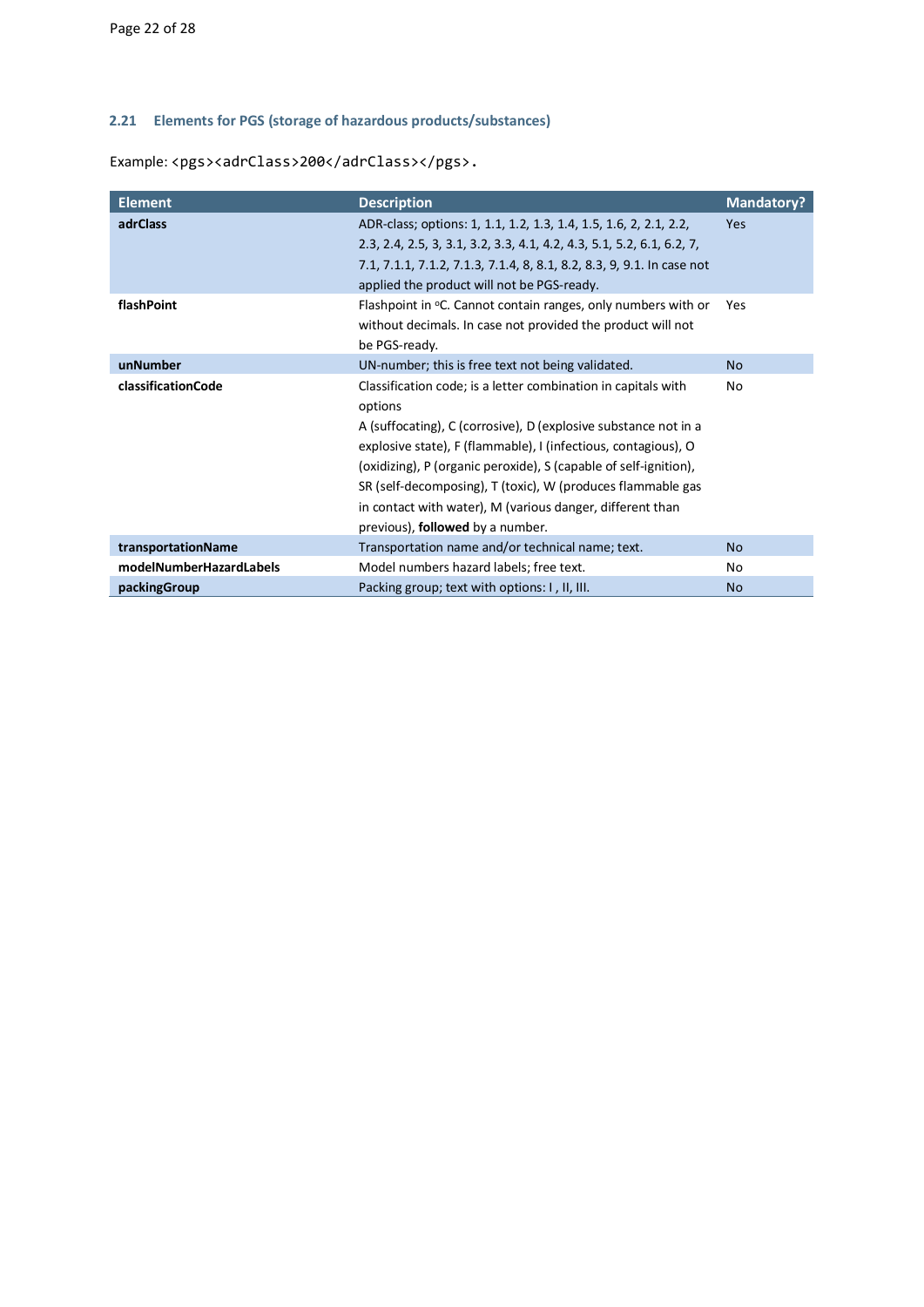# <span id="page-22-0"></span>**3 Deprecated attributes and elements**

Due to changes within Stoffenmanager®, it is possible that certain attributes and elements are deprecated and have to be imported in a different way. These attributes and elements are described in this chapter.

## <span id="page-22-1"></span>**3.1 Attributes**

<span id="page-22-2"></span>There are no deprecated attributes at this time.

## **3.2 Elements**

## *3.2.1 ATEX (explosion safety)*

| Element      | <b>Description</b>                                                                                   |
|--------------|------------------------------------------------------------------------------------------------------|
| boilingpoint | The boiling point was previously part of the ATEX module (see Elements for ATEX (explosion           |
|              | safety). The boiling point has since become part of the general product information. Importing the   |
|              | boiling point is now possible with the <b>boilingpoint</b> attribute for products (see Attributes of |
|              | products).                                                                                           |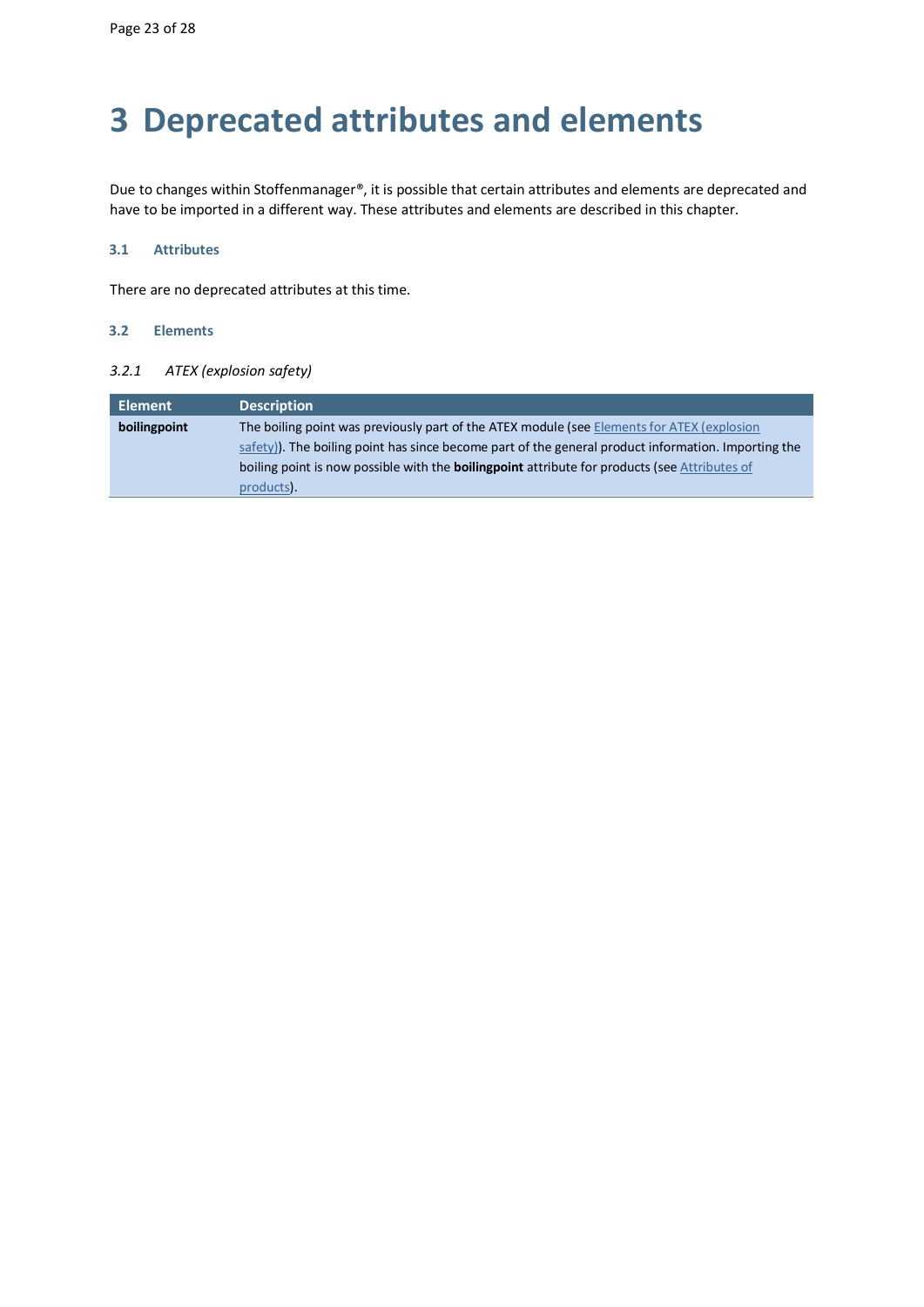# <span id="page-23-0"></span>**4 Frequently asked questions**



**What are the consequences for existing risk assessments when product data are overwritten by executing an import?**

The effect of importing and thereby updating product is not different from updating products manually in Stoffenmanager®. The risk assessment has to be opened, recalculated and stored again.



## **What happens with a product with a CMR-classification that is overwritten by the import with characteristics making it lose the CMR-classification?**

This is the responsibility of the user and the .. user of the origination product database. Stoffenmanager® does not allow to drop products having an CMR-classification, but does not block a user – from a practical point of view – to change the product in a way it losses the CMR-classification. This is the same approach as in manually editing products in Stoffenmanager®. This opening gives the user the possibility to get rid of wrong – perhaps caused by mistaken input – product data in the user product set.



## **On which location will a product be placed in case no location was specified in the import file?**

It will be placed at the highest location in the location tree. In case you only selected the Digital Product Depot during the import dialogue the product will be place there (in the DPD).



## **Is it possible to import additional information on a product?**

In the current version of the import it is not possible to import details on for instance suppliers (like address, contact information) or other information not directly linked to products. At the moment there are no plans to extend the import on this matter.



## **Can EUH-statements be imported similar to hazard statements?**

### Yes, all statements available on

[https://stoffenmanager.com/Authorized/CompanyData/PhrasesExplained.aspx?Phrase=H](https://www.stoffenmanager.nl/Authorized/CompanyData/PhrasesExplained.aspx?Phrase=H) can be imported. EUH-statements have a type 'H' for the import.



## **Can combined H-statements be imported for products?**

This can only be done if the combined statements are known in Stoffenmanager® (see:

[https://stoffenmanager.com/Authorized/CompanyData/PhrasesExplained.aspx?Phrase=H\)](https://www.stoffenmanager.nl/Authorized/CompanyData/PhrasesExplained.aspx?Phrase=H). It is not possible to import 'custom' combinations that are available in your source system but are not in the Stoffenmanager® list. These combined statements you will have to filter in your export or write an algorithm to map them to known statements in Stoffenmanager®.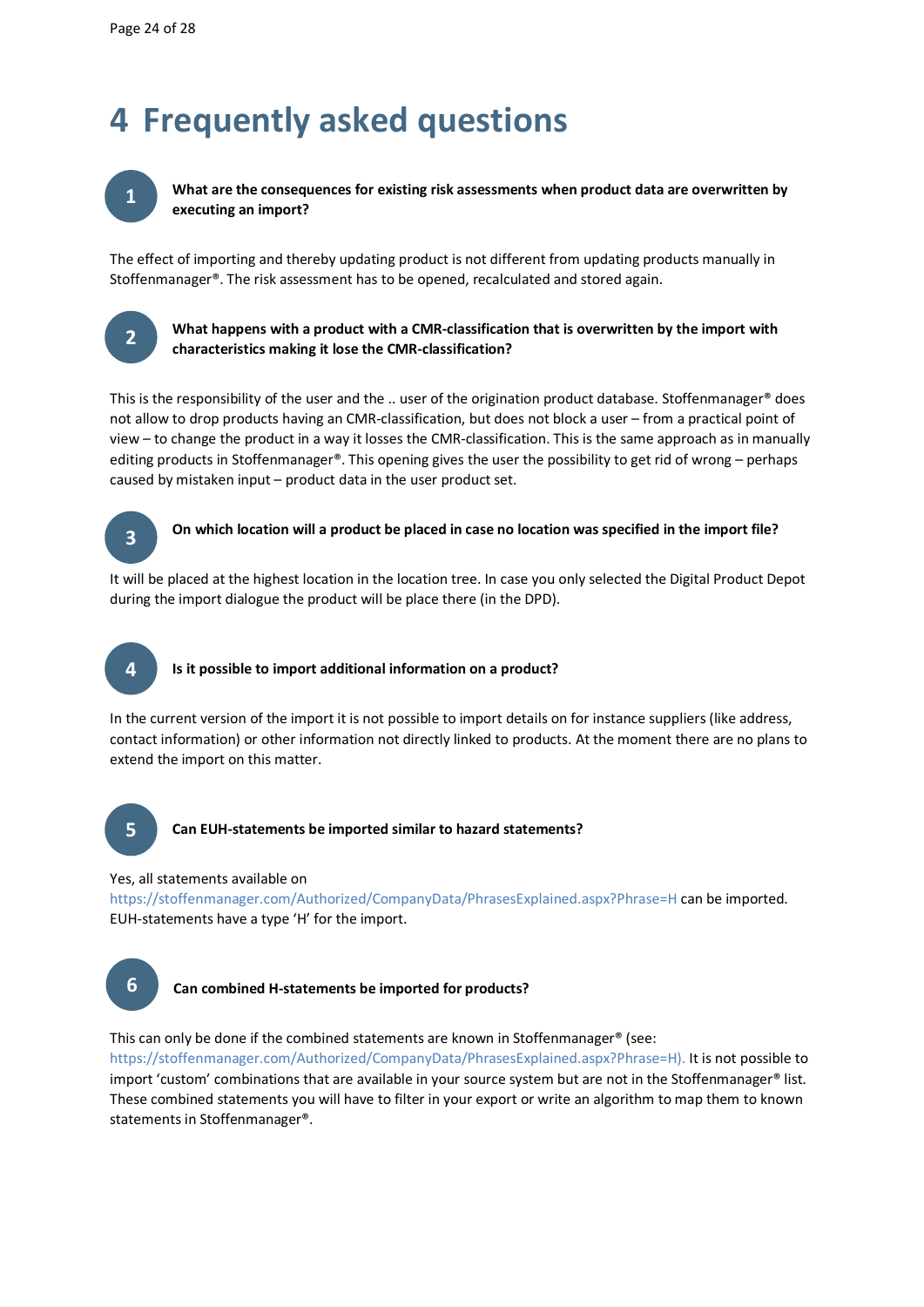## <span id="page-24-0"></span>**5 Annex I: Intrinsic emission table for solid products**

| <b>Name</b>                            | <b>Emission</b> | <b>Description</b>                                                                                                                             |
|----------------------------------------|-----------------|------------------------------------------------------------------------------------------------------------------------------------------------|
| <b>Objects</b>                         | 0               | Solids as objects like blocks, chunks or slabs.                                                                                                |
| <b>Solid</b><br>granules/grains/flakes | 0,01            | For instance plastic granules, grains with a wax coating or bound fibres (e.g.<br>cotton). No dispersion possible.                             |
| Granules/grains/flakes                 | 0.03            | Granules/grains/flakes that can fall apart (like washing-powder, sugar or fertilizer<br>grains).                                               |
| <b>Coarse dust</b>                     | 0,1             | A cloud of dust is generated in the air, but the dust settles quickly (e.g. sand,<br>carbon black (coarse), calcium stearate, unbound fibres). |
| <b>Fine dust</b>                       | 0,3             | A cloud of dust is generated in the air and stays visible for a while (like flour dust<br>or talcum powder).                                   |
| <b>Extremely dusty</b><br>products     | 1               | A cloud of dust is formed in the air and stays visible for a long time.                                                                        |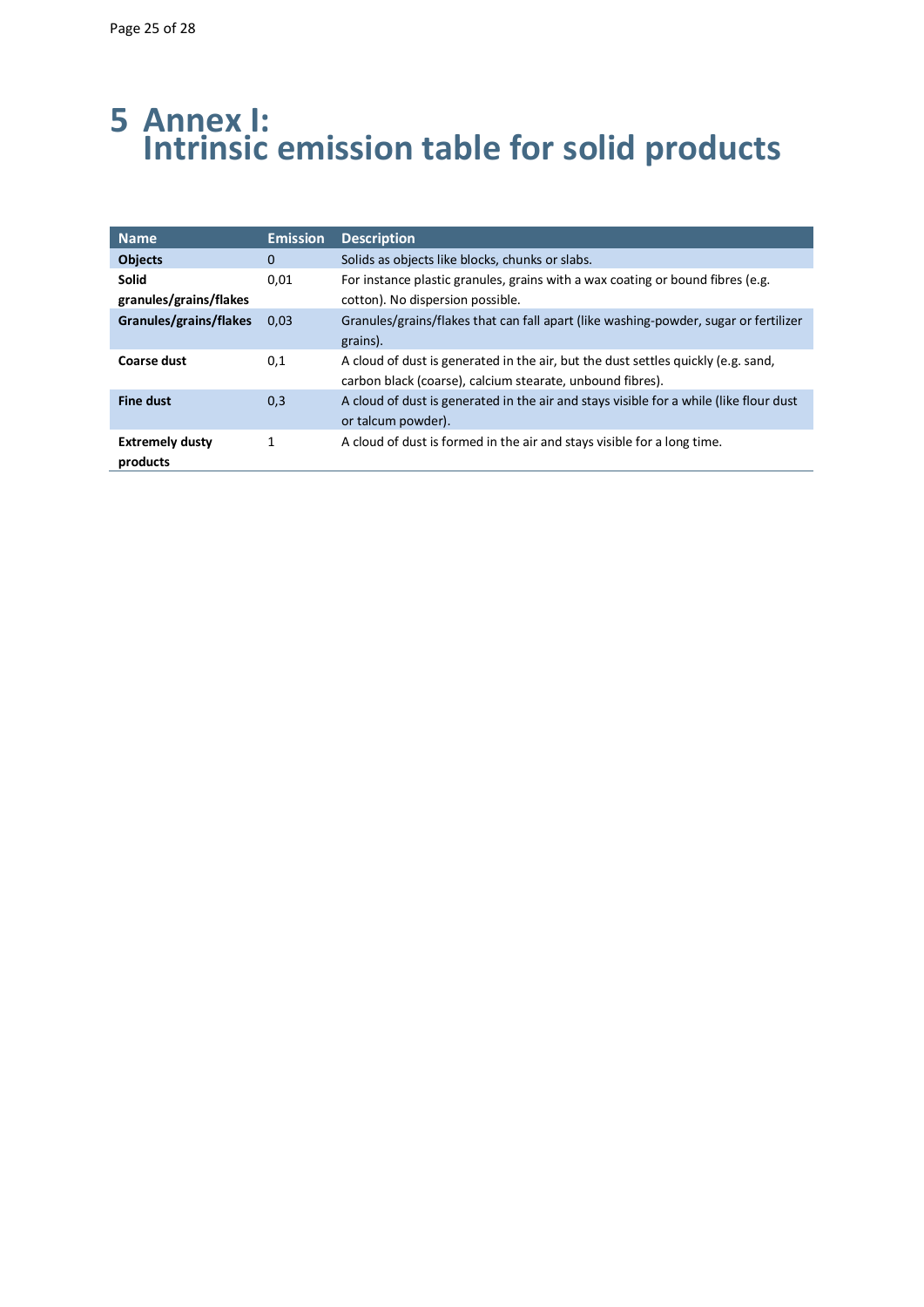## <span id="page-25-0"></span>**6 Annex II: Extensive example**

```
<importproducts xmlns:xml="http://www.w3.org/XML/1998/namespace">
     <!-- Notice: Example is extract from Acetone, see: 
http://www.sciencelab.com/msds.php?msdsId=9927062 -->
     <!-- Opmerking: Dit voorbeeld is uitgewerkt uit aceton, zie: 
http://www.sciencelab.com/msds.php?msdsId=9927062 -->
     <components>
         <component id="AL3150000" casnumber="67-64-1" molecularweight="296"
physicalform="liquid" marginaltype="margintype" vapourpressurepascal="2400"
vapourpressuretemperature="20" boilingpoint="56" marginalvaluemgm3="59.41">
             <name>
                 <![CDATA[AL3150000]]>
             </name>
         </component>
     </components>
    <sub>products</sub></sub>
         <product id="SLA3501" physicalform="solid" intrinsicemission="1">
             <name> <![CDATA[Acetone2]]>
            \langle/name\rangle <locations>
                  <location>
                      <![CDATA[Afdeling A3]]>
                  </location>
              </locations>
              <supplier>
                  <![CDATA[leverancier]]>
              </supplier>
              <vibdate>2013-05-21</vibdate>
              <components>
                  <component id="AL3150000" concentration="100" />
              </components>
              <phrases>
         </phrases>
 </product>
 <product id="SLA3502" physicalform="liquid" vapourpressurepascal="2400"
vapourpressuretemperature="20" boilingpoint="56">
             <name>
                 <![CDATA[Acetone]]>
            \langle/name>
              <locations>
                  <location>
                      <![CDATA[Afdeling A]]>
                  </location>
              </locations>
              <supplier>
                  <![CDATA[leverancier]]>
              </supplier>
             \langlevibdate>2013-05-21</vibdate>
              <components>
                  <component id="AL3150000" concentration="100" />
              </components>
             <phrases>
              </phrases>
              <wic>
                  <hazardClassifications>
                      <hazardClassification type="wms" id="explosive" />
                  </hazardClassifications>
                  <signalTerm type="danger" />
                  <generalVentilation recommended="false" />
                  <sourceVentilation recommended="true" />
                 <ppes>
                      <ppe typeId="Eye-resp--face-protection" id="Safety-goggles" />
                      <ppe typeId="Respiratory-protection" id="Gasfilter-BE" />
                 \langle/ppes\rangle <firstAidPhrases>
                      <firstAidPhrase id="First-Aid-Eye-contact">
                          <text xml:lang="en">
                              Check for and remove any contact lenses. Immediately flush eyes 
with running water for at least 15 minutes, keeping eyelids
                              open. Cold water may be used. Get medical attention.</text>
```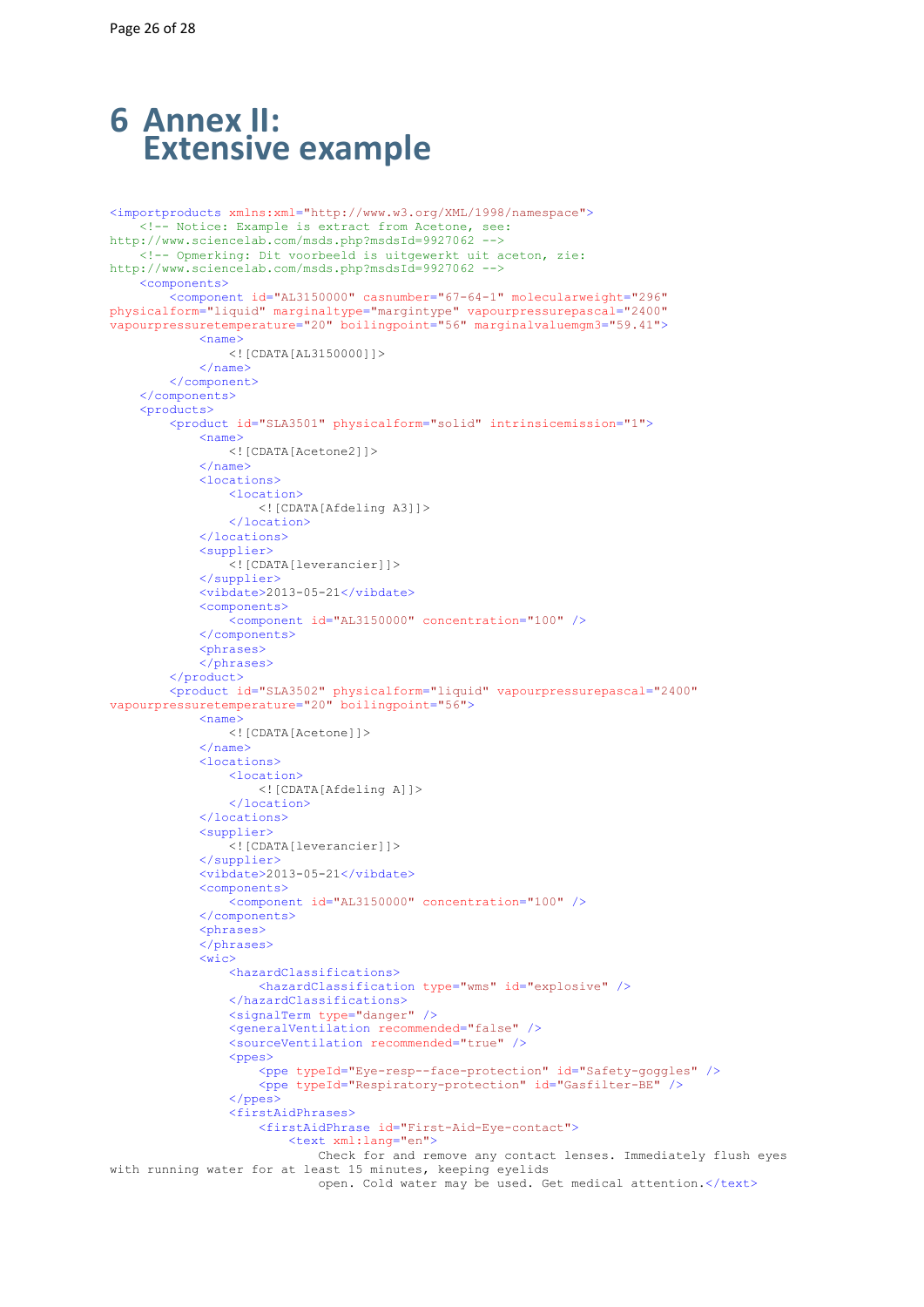<text xml:lang="nl"> Controleer en verwijder contactlenzen. Spoel de ogen onmiddellijk met stromend water gedurende tenminste 15 minuten en houd de oogleden open. Koud water kan worden gebruikt. Raadpleeg een arts.  $\langle$ /text> </firstAidPhrase> <firstAidPhrase id="First-Aid-Skin-contact"> <text xml:lang="en"> In case of contact, immediately flush skin with plenty of water. Cover the irritated skin with an emollient. Remove contaminated clothing and shoes. Cold water may be used. Wash clothing before reuse. Thoroughly clean shoes before reuse. Get medical attention. In case of serious skin contact: Wash with a disinfectant soap and cover the contaminated skin with an anti-bacterial cream. Seek medical attention. </text> <text xml:lang="nl"> In geval van contact, huid onmiddellijk spoelen met veel water. Bedek de geirriteerde huid met een verzachtend middel. Verwijder besmette kleding en schoenen. Koud water kan worden gebruikt. Was kleding alvorens ze opnieuw te gebruiken. Maak schoenen grondig schoon voor hergebruik. medische hulp aandacht. In geval van ernstige huidcontact: Wassen met een desinfecterende zeep en hebben betrekking op de verontreinigde huid met een anti-bacteriële crème. Raadpleeg een arts.  $\langle$ /text> </firstAidPhrase> <firstAidPhrase id="First-Aid-Inhalation"> <text xml:lang="en"> If inhaled, remove to fresh air. If not breathing, give artificial respiration. If breathing is difficult, give oxygen. Get medical attention if symptoms appear. In case of serious inhalation: Evacuate the victim to a safe area as soon as possible. Loosen tight clothing such as a collar, tie, belt or waistband. If breathing is difficult, administer oxygen. If the victim is not breathing, perform mouthto-mouth resuscitation. Seek medical attention. </text> </firstAidPhrase> <firstAidPhrase id="First-Aid-Swallowing"> <text xml:lang="en"> Do NOT induce vomiting unless directed to do so by medical personnel. Never give anything by mouth to an unconscious person. Loosen tight clothing such as a collar, tie, belt or waistband. Get medical attention if symptoms appear. </text> </firstAidPhrase> </firstAidPhrases> <safetyPhrases> <safetyPhrase id="Cleaning-instructions"> <text xml:lang="en"> Flammable liquid. Keep away from heat. Keep away from sources of ignition. Stop leak if without risk. Absorb with DRY earth, sand or other non-combustible material. Do not touch spilled material. Prevent entry into sewers, basements or confined areas; dike if needed. Be careful that the product is not present at a concentration level above TLV. Check TLV on the MSDS and with local authorities.  $\langle$ /text> </safetyPhrase> <safetyPhrase id="Environmental-measures"> <text xml:lang="en"> Keep locked up.. Keep away from heat. Keep away from sources of ignition. Ground all equipment containing material. Do not ingest. Do not breathe gas/fumes/ vapor/spray. Wear suitable protective clothing. In case of insufficient ventilation, wear suitable respiratory equipment. If ingested, seek medical advice immediately and show the container or the label. (...)  $\langle$ /text> </safetyPhrase> <safetyPhrase id="Storage-instructions"> <text xml:lang="en"> Store in a segregated and approved area (flammables area) . Keep container in a cool, well-ventilated area. Keep container tightly closed and sealed until ready for use. Keep away from direct sunlight and heat and avoid all possible sources of ignition (spark or flame).  $\langle$ /text> </safetyPhrase>